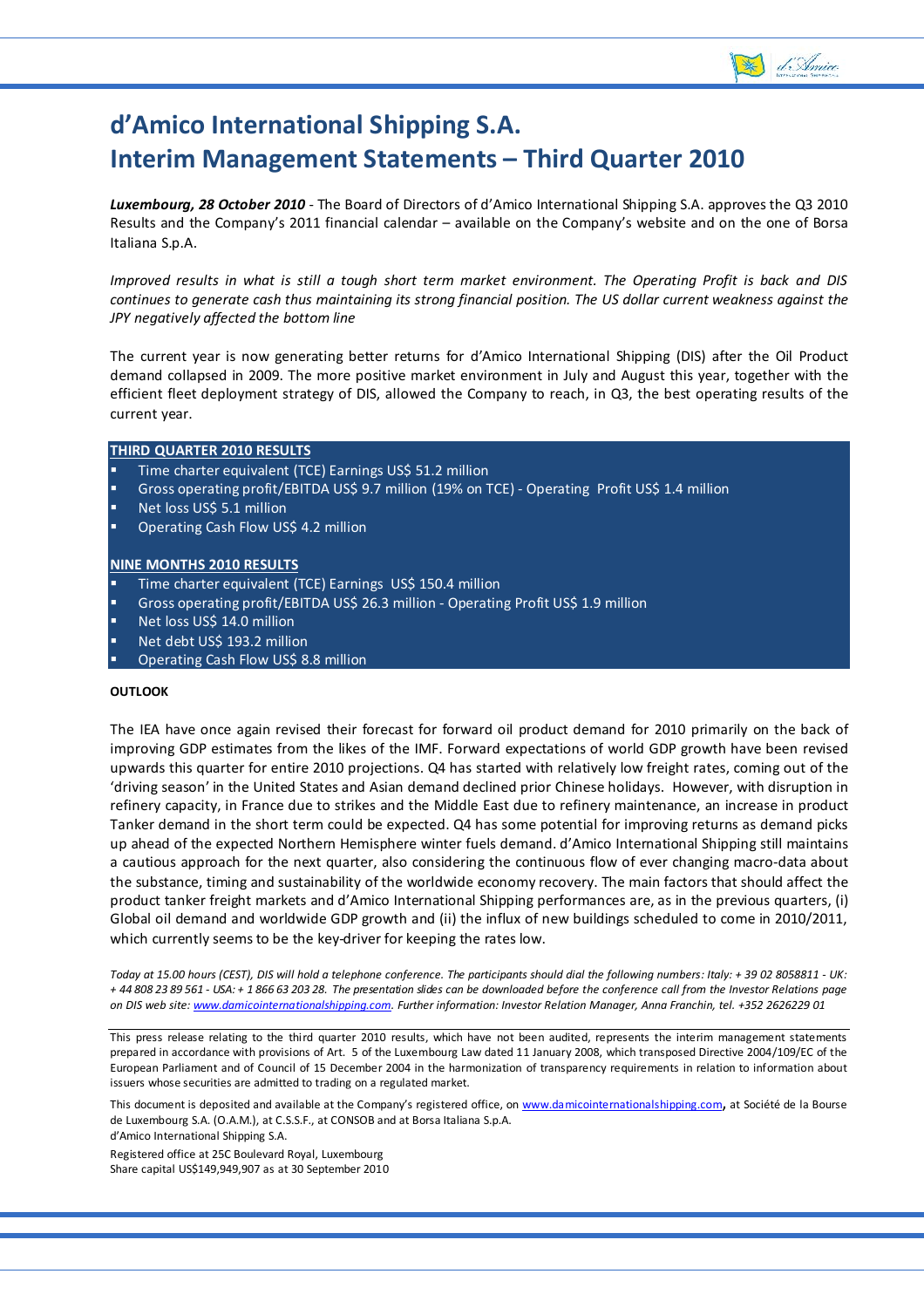## **CONTENTS**

|           | SIGNIFICANT EVENTS SINCE THE END OF THE PERIOD AND BUSINESS OUTLOOK 14 |  |
|-----------|------------------------------------------------------------------------|--|
|           |                                                                        |  |
|           | d' AMICO INTERNATIONAL SHIPPING GROUP CONDENSED CONSOLIDATED FINANCIAL |  |
|           |                                                                        |  |
| $\bullet$ |                                                                        |  |
| $\bullet$ |                                                                        |  |
| $\bullet$ |                                                                        |  |
|           |                                                                        |  |
| $\bullet$ |                                                                        |  |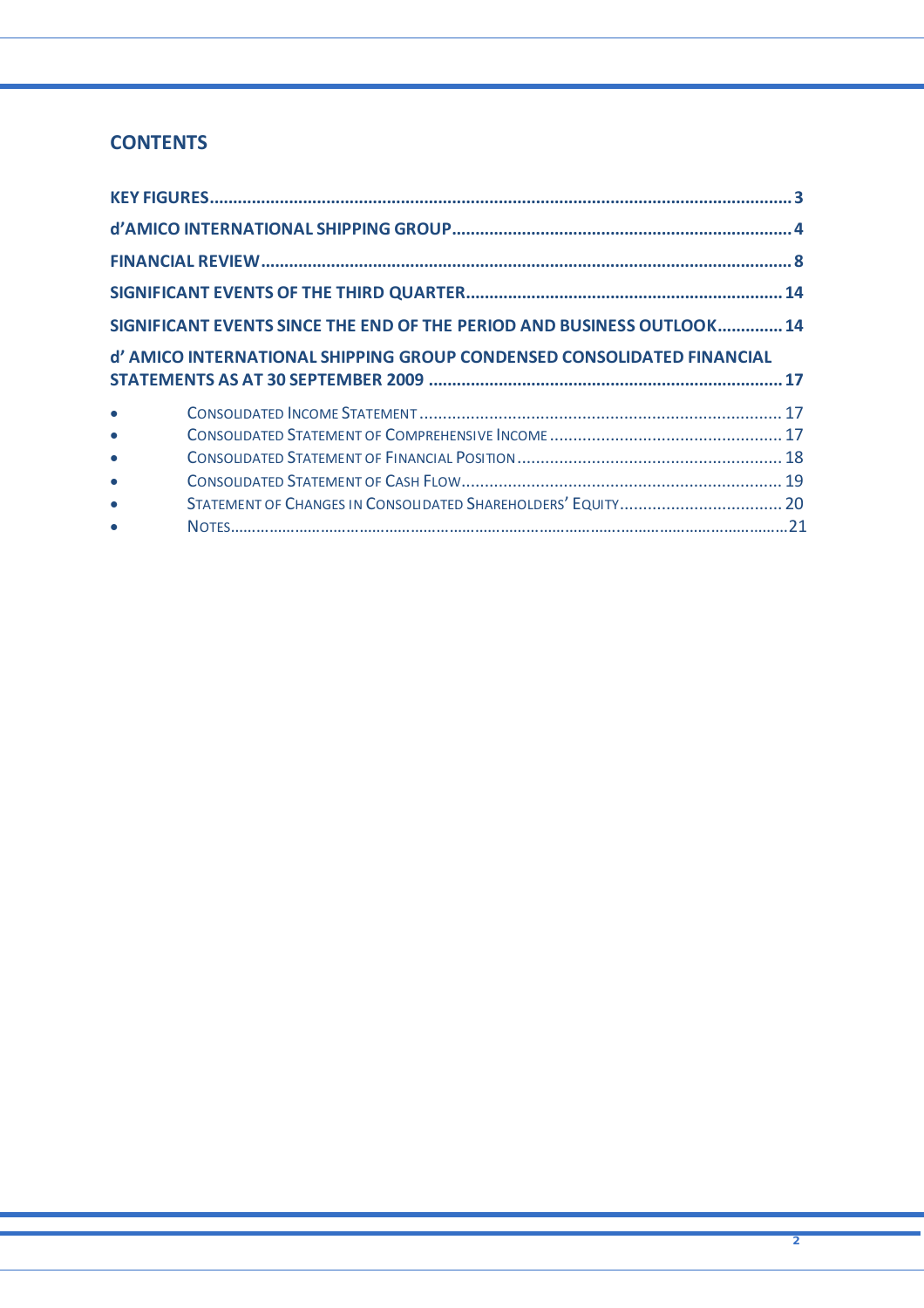## **KEY FIGURES**

### **FINANCIALS**

| Q3 2010                  | Q3 2009      | US\$ Thousand                          | <b>9 MONTHS 2010</b> | <b>9 MONTHS 2009</b> |
|--------------------------|--------------|----------------------------------------|----------------------|----------------------|
|                          |              |                                        |                      |                      |
| 51 185                   | 42 627       | Time charter equivalent (TCE) earnings | 150 425              | 141 107              |
| 9708                     | 4 1 5 1      | Gross operating result / EBITDA        | 26 25 8              | 28 6 98              |
| 18.97%                   | 9.74%        | as % of margin on TCE                  | 17.46%               | 20.33%               |
| 1433                     | (5342)       | Operating result/ EBIT                 | 1938                 | 1578                 |
| 2.82%                    | $(12.53)\%$  | as % of margin on TCE                  | 1.29%                | 1.12%                |
| (5105)                   | (11437)      | Net profit/(loss)                      | (14041)              | (4227)               |
| $(9.98)\%$               | $(26.83)\%$  | as % of margin on TCE                  | $(9.33)\%$           | $(2.99)\%$           |
|                          |              |                                        |                      |                      |
| US\$ (0.034)             | US\$ (0.076) | Earnings/ (loss) per share             | US\$ (0.094)         | US\$ (0.028)         |
| 4 2 9 3                  | (381)        | Operating cash flow                    | 8766                 | 28 15 8              |
| 10898                    | 26 541       | <b>Gross CAPEX</b>                     | 24 791               | 56 928               |
|                          |              |                                        |                      |                      |
| As at                    | As at        |                                        |                      |                      |
| 30 September 31 December |              |                                        |                      |                      |
| 2010                     | 2009         |                                        |                      |                      |
| 680 980                  | 725 140      | <b>Total assets</b>                    |                      |                      |
| 193 180                  | 171 360      | Net financial indebtedness             |                      |                      |

#### **OTHER OPERATING MEASURES**

337 715 353 499 Shareholders' Equity 

 $\overline{a}$ 

| Q3 2010 | Q3 2009 |                                                                         | <b>9 MONTHS</b><br>2010 | <b>9 MONTHS</b><br>2009 |
|---------|---------|-------------------------------------------------------------------------|-------------------------|-------------------------|
| 15 3 36 | 13879   | Daily operating measures - TCE earnings per<br>employment day $(USS)^1$ | 15 4 5 5                | 16 5 26                 |
| 39.5    | 38.5    | Fleet development - Total vessel equivalent                             | 40.0                    | 37.2                    |
| 17.0    | 15.5    | - Owned                                                                 | 17.0                    | 15.2                    |
| 20.8    | 18.1    | - Chartered                                                             | 19.9                    | 17.0                    |
| 1.7     | 4.9     | - Chartered thorough pools                                              | 3.2                     | 5.0                     |
| 3.03%   | 2.5%    | Off-hire days/ available vessel days <sup>2</sup> (%)                   | 2.6%                    | 3.0%                    |
| 42.1%   | 54.9%   | Fixed rate contract/ available vessel days <sup>3</sup> (coverage %)    | 45.7%                   | 56.9%                   |

 $1$  This figure represents time charter ("TC") equivalent earnings for vessels employed on the spot market and time charter contracts, divided by the number of on‐hire days, net of commissions charged by external brokers and commercial managers. In order to make this comparable to the remaining vessels, calculations exclude vessels chartered through pools as the distributions is paid on the vessels net of charter expenses.

 $^{2}$  This figure is equal to the ratio of the total off-hire days, inclusive of dry-docks, and the total number of available vessel days, which is defined as the number of vessel days between delivery and redelivery for the period.

<sup>3</sup> Fixed rate contract days/available vessel days (coverage ratio): this figure represents the number of vessel days were employed on time charter contracts and COAs, inclusive of off‐hire days, divided by the number of available vessel days, defined as the number of days between delivery and redelivery for all of our vessels, for the period.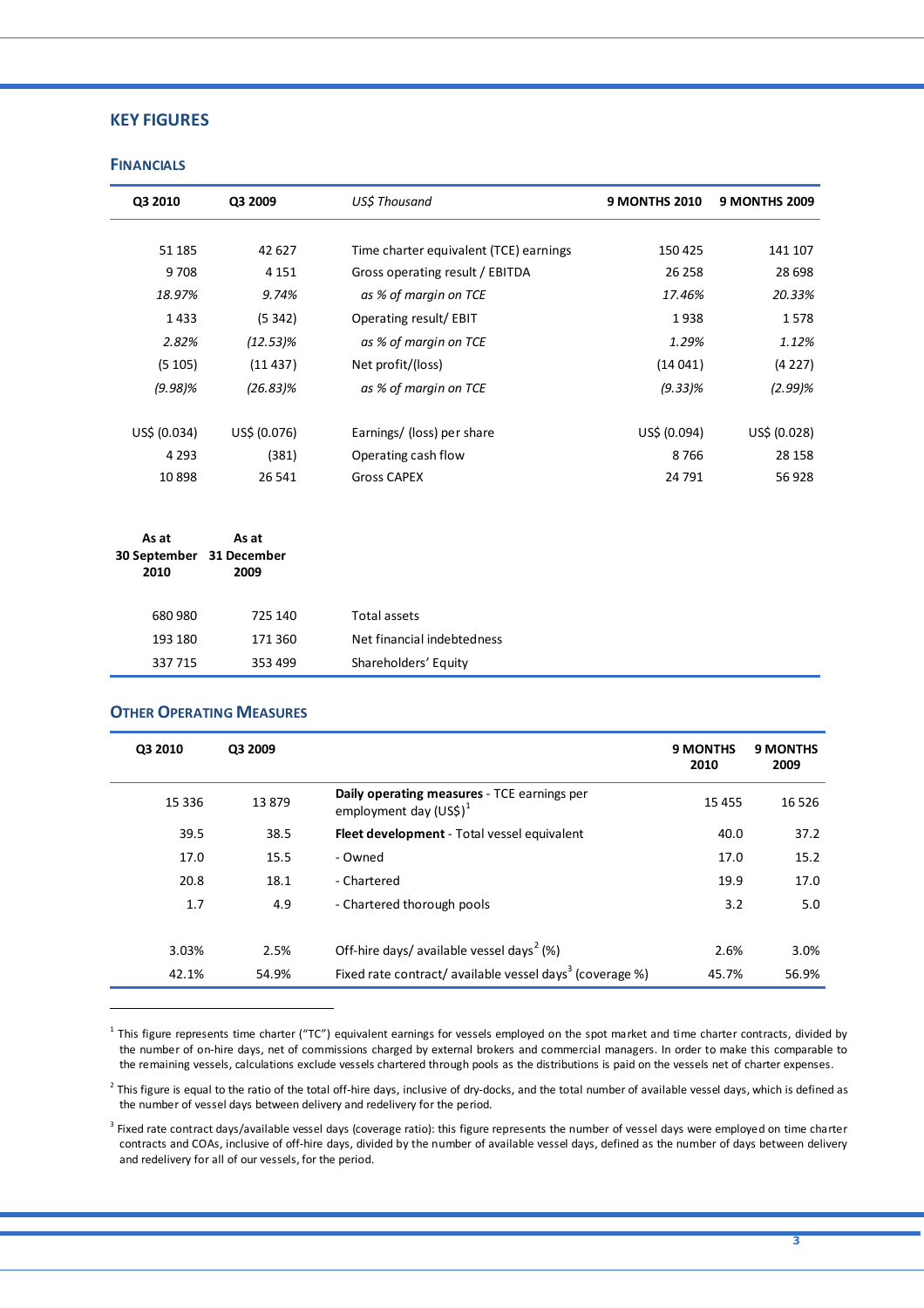## **d'AMICO INTERNATIONAL SHIPPING GROUP**

Г

## **GROUP STRUCTURE**

Set out below is d'Amico International Shipping Group structure:



**4**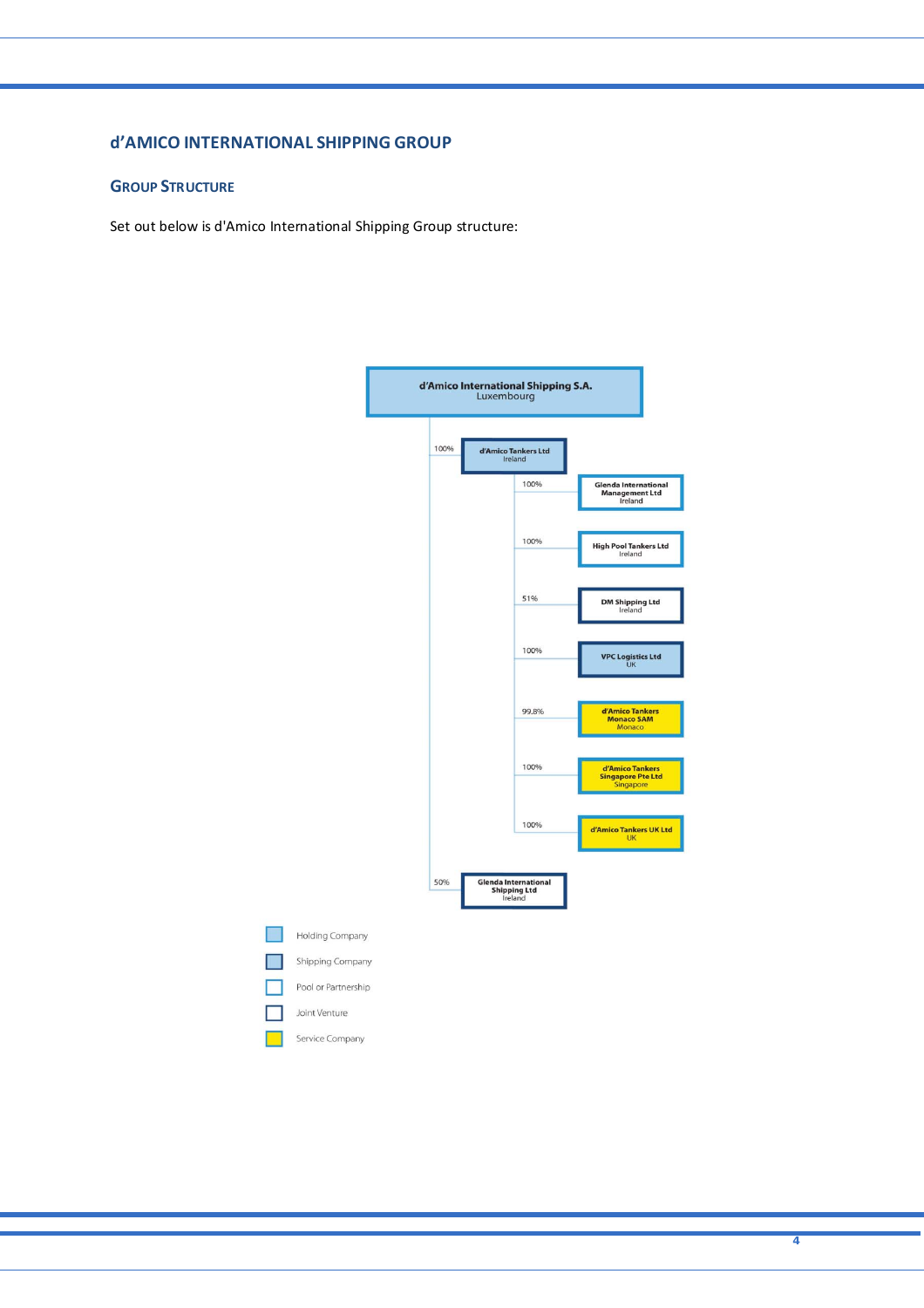d'Amico International Shipping S.A. (DIS, the Group or d'Amico International Shipping) is an international marine transportation company, part of the d'Amico Group that traces its origins to 1936. d'Amico International Shipping operates, mainly through its fully owned subsidiary d'Amico Tankers Limited (Ireland), a fleet with an average age of approximately 4.9 years, compared to an average in the product tankers industry of 8.6 years (source: Clarkson). All DIS vessels are double‐hulled, and are primarily engaged in the transportation of refined oil products, providing worldwide shipping services to major oil companies and trading houses, such as ExxonMobil, Total, Shell, Petrobras, ENOC, Glencore and Vitol. All the vessels are compliant with IMO (International Maritime Organization) regulations, including MARPOL (the International Convention for the Prevention of Pollution from Ships), the requirements of major oil and energy‐related companies and other relevant international standards. Based on MARPOL/IMO rules, cargoes, such as palm oil, vegetable oil, and other chemicals can only be transported by vessels that meet certain requirements (IMO Classed); 68.3% of the DIS fleet as at 30 September 2010 was IMO Classed, allowing the Group to transport a large range of products.

## **FLEET**

 $\overline{a}$ 

The following tables set forth information about the DIS fleet as at 30 September 2010, which consists of **39.5 vessels**:

| <b>MR</b> fleet                     |        |                   |                           |                    |
|-------------------------------------|--------|-------------------|---------------------------|--------------------|
| Name of vessel                      | Dwt    | <b>Year built</b> | <b>Builder, Country</b>   | <b>IMO classed</b> |
|                                     |        |                   |                           |                    |
| Owned                               |        |                   |                           |                    |
| GLENDA Meredith <sup>1</sup>        | 47,147 | 2010              | Hyundai Mipo, South Korea | <b>IMO III</b>     |
| High Strength <sup>2</sup>          | 46,800 | 2009              | Nakai Zosen, Japan        |                    |
| GLENDA Megan <sup>1</sup>           | 47,147 | 2009              | Hyundai Mipo, South Korea | <b>IMO III</b>     |
| High Efficiency <sup>2</sup>        | 46,547 | 2009              | Nakai Zosen, Japan        |                    |
| High Venture                        | 51,087 | 2006              | STX, South Korea          | <b>IMO III</b>     |
| High Presence                       | 48,700 | 2005              | Imabari, Japan            |                    |
| <b>High Priority</b>                | 46,847 | 2005              | Nakai Zosen, Japan        |                    |
| <b>High Progress</b>                | 51,303 | 2005              | STX, South Korea          | <b>IMO III</b>     |
| High Performance                    | 51,303 | 2005              | STX, South Korea          | <b>IMO III</b>     |
| High Valor                          | 46,975 | 2005              | STX, South Korea          | <b>IMO III</b>     |
| High Courage                        | 46,975 | 2005              | STX, South Korea          | <b>IMO III</b>     |
| High Endurance                      | 46,992 | 2004              | STX, South Korea          | <b>IMO III</b>     |
| High Endeavour                      | 46,992 | 2004              | STX, South Korea          | <b>IMO III</b>     |
| High Challenge                      | 46,475 | 1999              | STX, South Korea          | <b>IMO III</b>     |
| High Spirit                         | 46,473 | 1999              | STX, South Korea          | <b>IMO III</b>     |
| High Wind                           | 46,471 | 1999              | STX, South Korea          | <b>IMO III</b>     |
|                                     |        |                   |                           |                    |
| Time chartered with purchase option |        |                   |                           |                    |
| High Enterprise                     | 45,800 | 2009              | Shin Kurushima, Japan     | <b>IMO III</b>     |
| High Pearl                          | 48,023 | 2009              | Imabari, Japan            |                    |
| High Prosperity                     | 48,711 | 2006              | Imabari, Japan            |                    |
| High Century                        | 48,676 | 2006              | Imabari, Japan            |                    |
| High Nefeli                         | 45,976 | 2003              | STX, South Korea          | <b>IMO III</b>     |

<sup>&</sup>lt;sup>1</sup> GLENDA Megan and GLENDA Meredith are owned by GLENDA International Shipping, in which DIS has a 50% interest.<br><sup>2</sup> High Efficiency and High Strength are owned by DM Shipping (in which DIS has a 51% interest) and are ti Limited.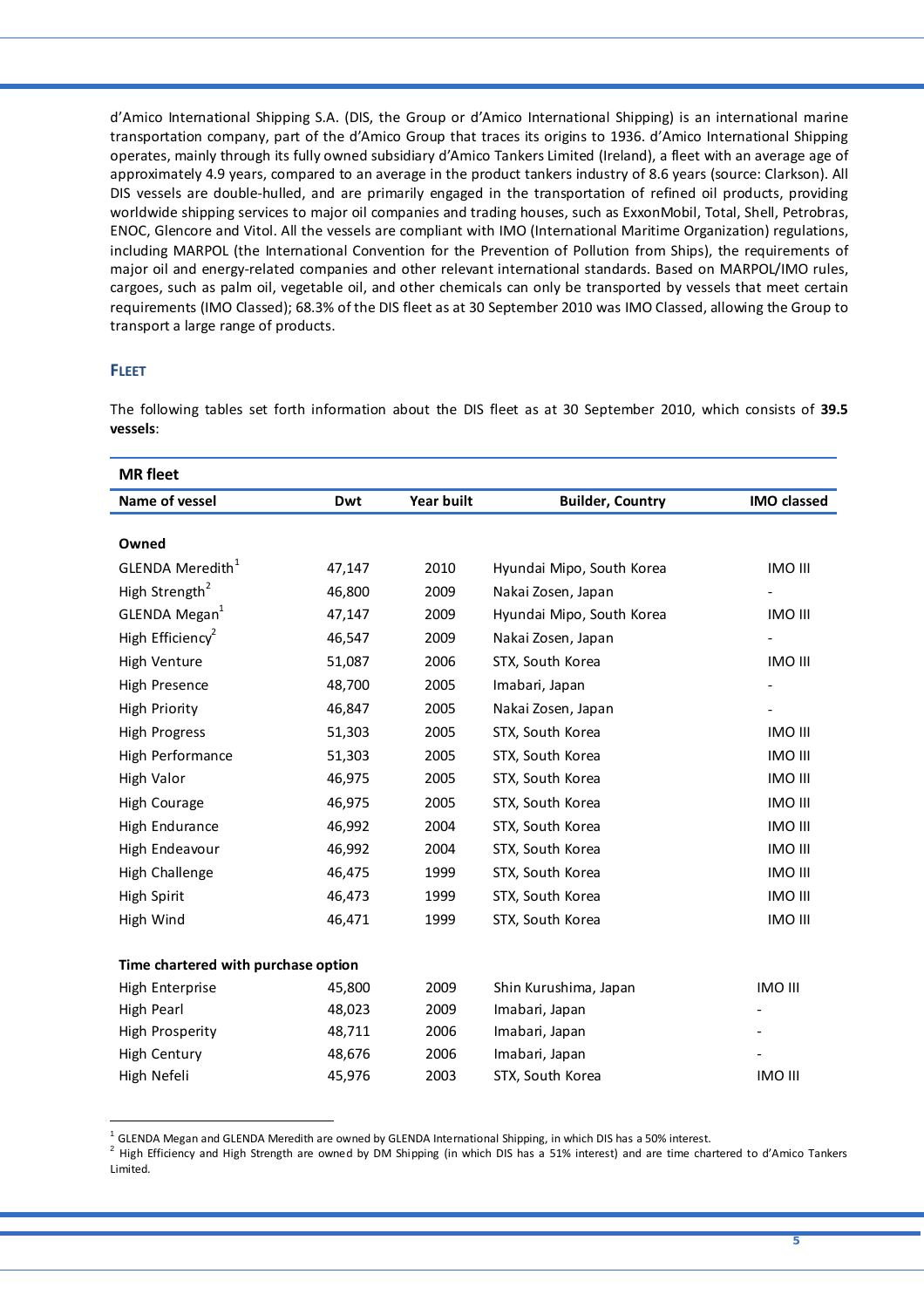| Name of vessel                         | Dwt    | Year built | <b>Builder, Country</b>     | <b>IMO classed</b> |
|----------------------------------------|--------|------------|-----------------------------|--------------------|
| Time chartered without purchase option |        |            |                             |                    |
| High Force                             | 53,603 | 2009       | Shin Kurushima, Japan       |                    |
| High Saturn                            | 51,149 | 2008       | STX, South Korea            | IMO III            |
| High Mars                              | 51,149 | 2008       | STX, South Korea            | <b>IMO III</b>     |
| High Mercury                           | 51,149 | 2008       | STX, South Korea            | <b>IMO III</b>     |
| High Jupiter                           | 51,149 | 2008       | STX, South Korea            | <b>IMO III</b>     |
| Uzava                                  | 52,622 | 2008       | Third May Shipyard, Croatia | IMO II             |
| High Glory                             | 45,700 | 2006       | Minami Nippon, Japan        | ۰                  |
| High Glow                              | 46,846 | 2006       | Nakai Zosen, Japan          |                    |
| High Energy                            | 46,874 | 2004       | Nakai Zosen, Japan          |                    |
| High Power                             | 46,874 | 2004       | Nakai Zosen, Japan          |                    |
| Dauntless <sup>1</sup>                 | 46,168 | 1999       | Hyundai Heavy Industries    |                    |

## **Handysize fleet**

| Name of vessel                         | Dwt    | <b>Year built</b> | <b>Builder, Country</b> | <b>Interest</b> | <b>IMO classed</b> |
|----------------------------------------|--------|-------------------|-------------------------|-----------------|--------------------|
|                                        |        |                   |                         |                 |                    |
| Owned                                  |        |                   |                         |                 |                    |
| Cielo di Salerno                       | 36,032 | 2002              | STX, South Korea        | 100%            | <b>IMO III</b>     |
| Cielo di Parigi                        | 36,032 | 2001              | STX, South Korea        | 100%            | <b>IMO III</b>     |
| Cielo di Londra                        | 35,985 | 2001              | STX, South Korea        | 100%            | <b>IMO III</b>     |
|                                        |        |                   |                         |                 |                    |
| Time chartered with purchase option    |        |                   |                         |                 |                    |
| Malbec                                 | 38,499 | 2008              | Guangzhou, China        | 100%            | <b>IMO III</b>     |
| Marvel                                 | 38,603 | 2008              | Guangzhou, China        | 100%            | <b>IMO III</b>     |
|                                        |        |                   |                         |                 |                    |
| Time chartered without purchase option |        |                   |                         |                 |                    |
| Cielo di Guangzhou <sup>2</sup>        | 38,877 | 2006              | Guangzhou, China        | 100%            | IMO II             |
| Handytanker Liberty <sup>3</sup>       | 34,620 | 2006              | Dalian, China           | 100%            | <b>IMO III</b>     |
| Cielo di Napoli                        | 40,083 | 2002              | Shina, South Korea      | 100%            | IMO III            |

 $\overline{a}$ 

 $<sup>1</sup>$  Dauntless is TC-IN by GLENDA International Shipping, in which DIS has 50% interest</sup>

<sup>2</sup> Bare Boat contract

<sup>3</sup> Vessels chartered through Pools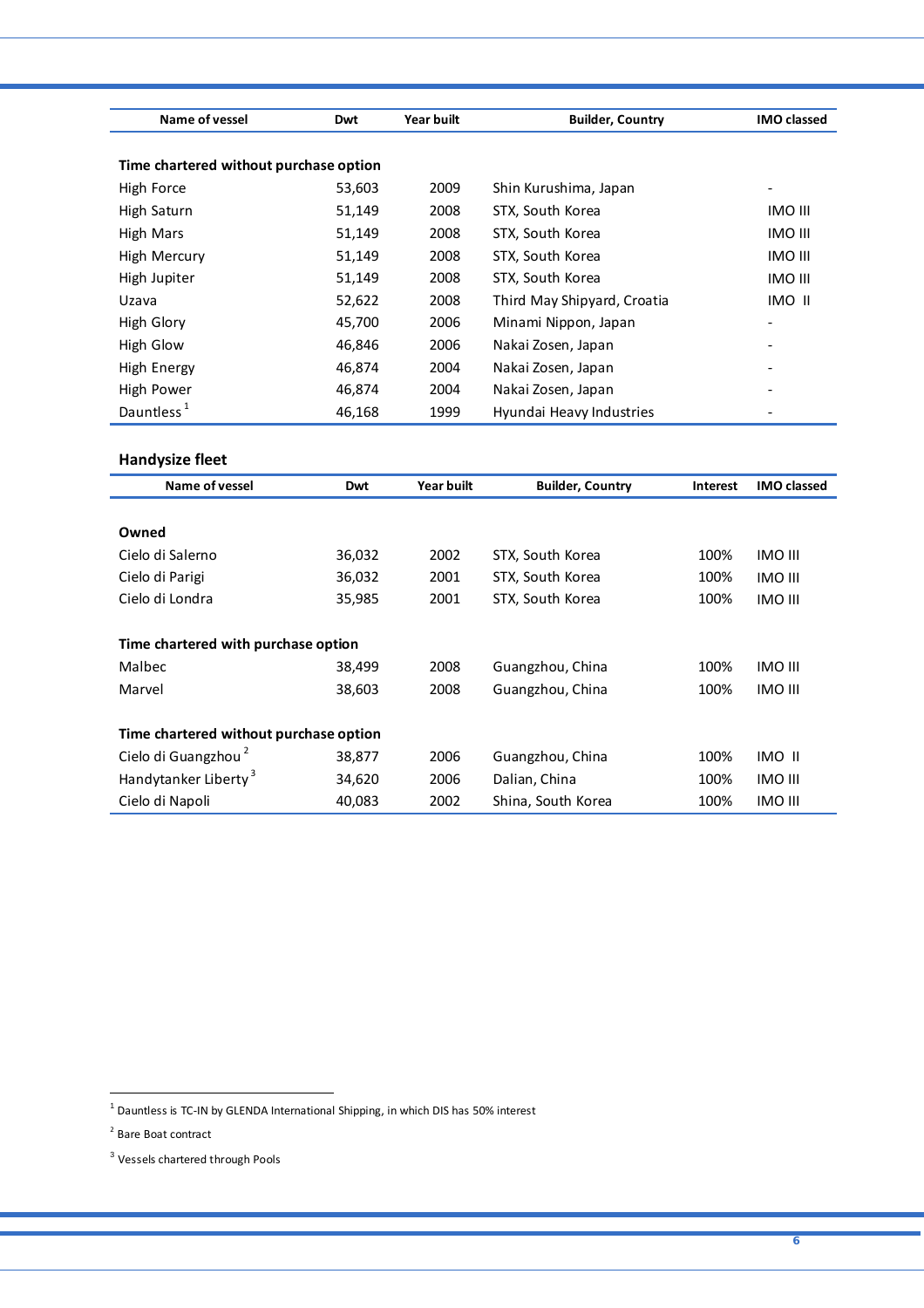#### **Fleet Employment and Partnership**

|                                            | DIS' No. of Vessels | <b>Total Pool Vessels</b> |
|--------------------------------------------|---------------------|---------------------------|
| Direct employment                          | 14.5                |                           |
| High Pool (MR vessels) $1$                 | 8.0                 | 11.0                      |
| GLENDA Int. Mgmt (MR vessels) <sup>2</sup> | 16.0                | 35.0                      |
| Handytankers Pool                          | 1.0                 |                           |
| Total                                      | 39.5                |                           |

As at 30 September 2010, d'Amico International Shipping directly employed 14.5 Vessels. 7 MRs ('Medium Range') are fixed on long-term time charter contracts with Total, Exxon and Glencore and 7 Handysize vessels, previously employed through Handytankers pool, are currently employed on the spot market. The Group employs a significant portion of its controlled vessels through partnership arrangements, enabling it to deploy a fleet of vessels with large scale and geographic coverage. Through these partnerships, DIS provides a comprehensive service to its customers, enhancing the geographic exposure to business opportunities, resulting in greater flexibility in deploying the fleet.

*High Pool Tankers Limited* – a pool with Nissho Shipping Co. Limited (Japan) and Mitsubishi Corporation. It operated 11 MR product tankers as at 30 September 2010. d'Amico International Shipping, through d'Amico Tankers Limited, is exclusively responsible for the Pool's commercial management, in particular chartering, vessel operations and administration.

*GLENDA International Management Limited* – a Pool with Glencore/ST Shipping to trade vessels under a single brand name, 'GLENDA'. As at 30 September 2010, GLENDA International Management Limited operated 35 MR product tankers.

In addition to the pools, DIS also established two joint ventures for the combined control of vessels, with key strategic partners. The first one, DM Shipping Ltd, allows d'Amico International Shipping to broaden the scope of its relationship with the Mitsubishi Group. The two MR vessels were delivered in 2009. The DM Shipping vessels are chartered to d'Amico Tankers Ltd and employed in High Pool Tankers. The other joint venture, GLENDA International Shipping Ltd, with the Glencore Group, currently owns two vessels, delivered respectively in August 2009 and February 2010. The joint venture order book includes an additional 4 new MR product / chemical tankers to be delivered between November 2010 and February 2011. These vessels will be operated through GLENDA International Management Ltd.

*Handytankers Pool* – a pool mainly with A.P. Moller‐Maersk. Following the fleet deployment strategy streamlining, the current exposure of the DIS fleet in Handytankers has been recently reduced to 1 vessel at the end September 2010.

d'Amico International Shipping is part of the d'Amico Group, one of the world's leading privately‐owned marine transportation companies with over 70 years of experience in the shipping business, whose ultimate parent company is d'Amico Società di Navigazione S.p.A. (Italy). Today, the entire d'Amico Group controls 74.5 owned and chartered-in vessels, of which 39.5 are vessels part of the DIS fleet, operating in the product tanker market, while the remaining 35 are dry‐bulk vessels controlled by d'Amico Dry Limited and d'Amico Shipping Italia S.p.A. d'Amico International Shipping benefits from a strong brand name and an established reputation in the international market due to the long operating history of the d'Amico Group. In addition, it benefits from the expertise of the d'Amico Group, which provides support for technical management services, as well as all safety, quality and technical products and services to DIS' vessels, including crewing and insurance arrangements.

 $\overline{a}$ 

<sup>&</sup>lt;sup>1</sup> Including 2 DM Shipping Vessels<br><sup>2</sup> Total number of Vessels in GLENDA International Management includes 4 High Pool Vessels traded Spot and commercially managed by GLENDA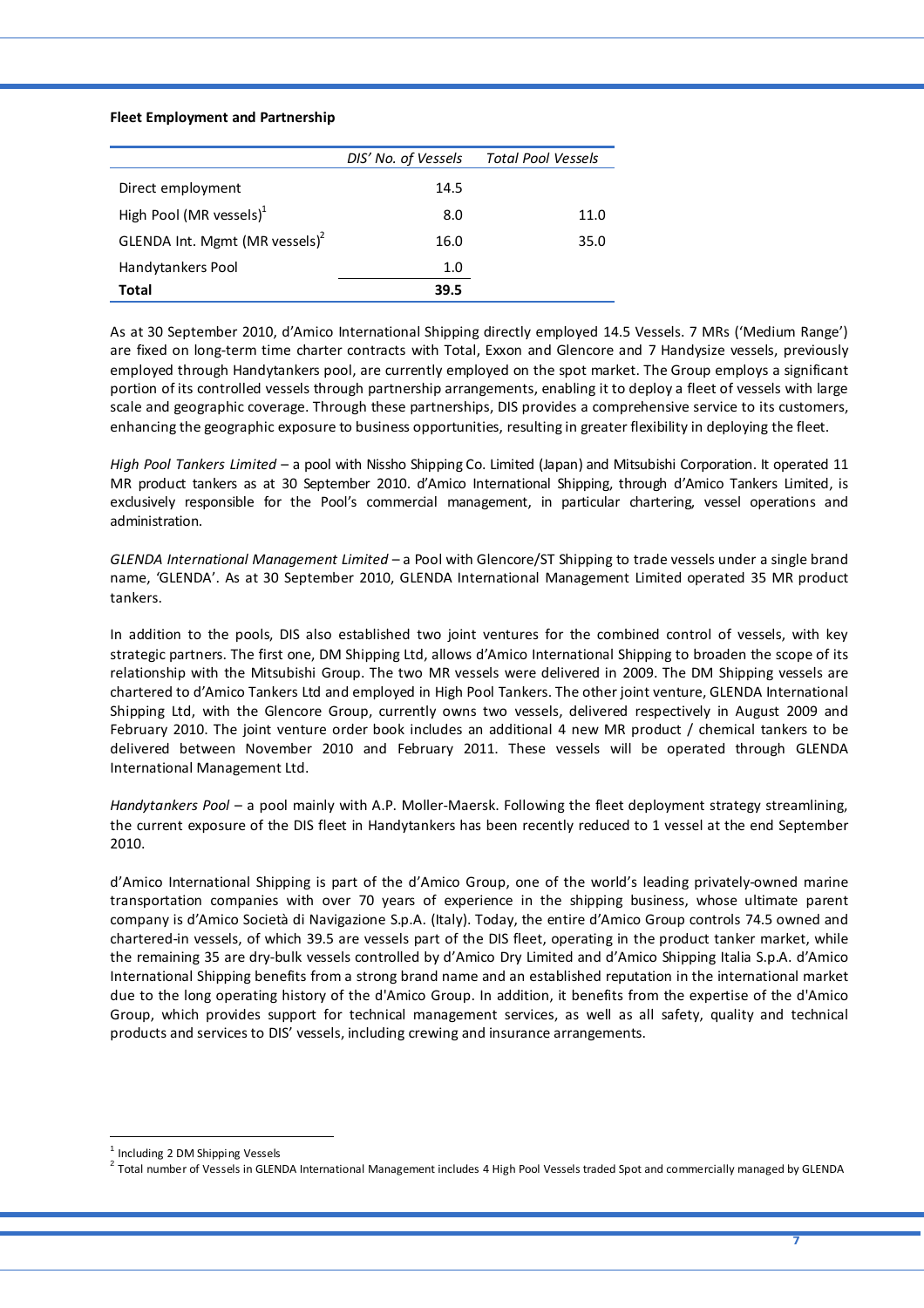## **FINANCIAL REVIEW**

#### **SUMMARY OF THE RESULTS IN THE THIRD QUARTER AND NINE MONTHS OF 2010**

The current year is now generating better returns for d'Amico International Shipping (DIS) after the Oil Product demand had been essentially destroyed in 2009. The year started with positive Oil Product demand that has consistently been revised positively throughout the year. The Industry watchdogs have positively revised GDP growth and Oil Product consumption based primarily on expected growth outside the OECD. Despite the fact that the demand growth is not significant the Product tanker demand has been supported by more traditional demand factors: such as a very cold winter in the northern hemisphere, disruption of product supply to Utility companies, and latterly an improved gasoline demand in the United States. This being said returns have been relatively flat for Product tankers

The more positive market environment in July and August this year, together with the DIS fleet efficient deployment strategy, allowed the Company to reach in Q3 the best operating results of the current year. The Net loss of US\$ 5.1 million is significantly affected by the current US dollar weakness against the Japanese Yen, causing foreign exchange conversion losses of US\$ 3.7 million in Q3. Net of this non‐cash item, the bottom line is still on the negative side (US\$ 1.4 million), but significantly better compared to the previous quarter of this year and definitively improved with respect to the same quarter last year when the Net Loss was of US\$ 7.8 million, excluding the foreign exchange conversion effect. The steady, but generally not strong freight rates experienced this year resulted in the nine months 2010 Net loss of US\$ 14.0 million (US\$ 7.7 million excluding the foreign exchange losses), while last year the Net loss was of US\$ 4.2 million. On the other hands, the current year quarterly trend is positive, showing a turnaround compared to a very weak second half of 2009. Taking into consideration the prolonged and persistently tough operating conditions, it should be pointed out that DIS has confirmed its competitive market positioning and the balanced and optimized business model. The strategy is always focused on maintaining the significant percentage of fixed contract coverage, having the target, over this challenging period and until the economic recovery will be reflected in higher rates, to generate operating cash flow. The strong financial position and the relevant cash on hands highlight the ability of DIS to reach it.

| Q3<br>2010 | Q <sub>3</sub><br>2009 | <b>USS Thousand</b>                     | <b>9 MONTHS</b><br>2010 | <b>9 MONTHS</b><br>2009 |
|------------|------------------------|-----------------------------------------|-------------------------|-------------------------|
| 80 323     | 60 191                 | Revenue                                 | 223 928                 | 188 687                 |
| (29138)    |                        | $(17 564)$ Voyage costs                 | (73503)                 | (47580)                 |
| 51 185     |                        | 42 627 Time charter equivalent earnings | 150 425                 | 141 107                 |
| (26968)    | (22330)                | Time charter hire costs                 | (76026)                 | (66 481)                |
| (12492)    | (11 499)               | Other direct operating costs            | (38868)                 | (33748)                 |
| (3916)     | (5311)                 | General and administrative costs        | (13186)                 | (15123)                 |
| 1899       |                        | 664 Other operating Income              | 3913                    | 2 9 4 3                 |
|            |                        | Result on disposal of vessels           |                         |                         |
| 9708       | 4 15 1                 | Gross operating result / EBITDA         | 26 258                  | 28 698                  |
| (8265)     | (9493)                 | Depreciation                            | (24320)                 | (27120)                 |
| 1443       | (5 342)                | Operating result / EBIT                 | 1938                    | 1578                    |
| 6385       | (5990)                 | Net financial income (charges)          | (14641)                 | (5437)                  |
| (4 942)    |                        | (11 332) Profit / (loss) before tax     | (12703)                 | (3859)                  |
| (163)      | (105)                  | Income taxes                            | (1338)                  | (368)                   |
| (5105)     |                        | $(11 437)$ Net profit / (loss)          | (14041)                 | (4227)                  |

#### **OPERATING PERFORMANCE**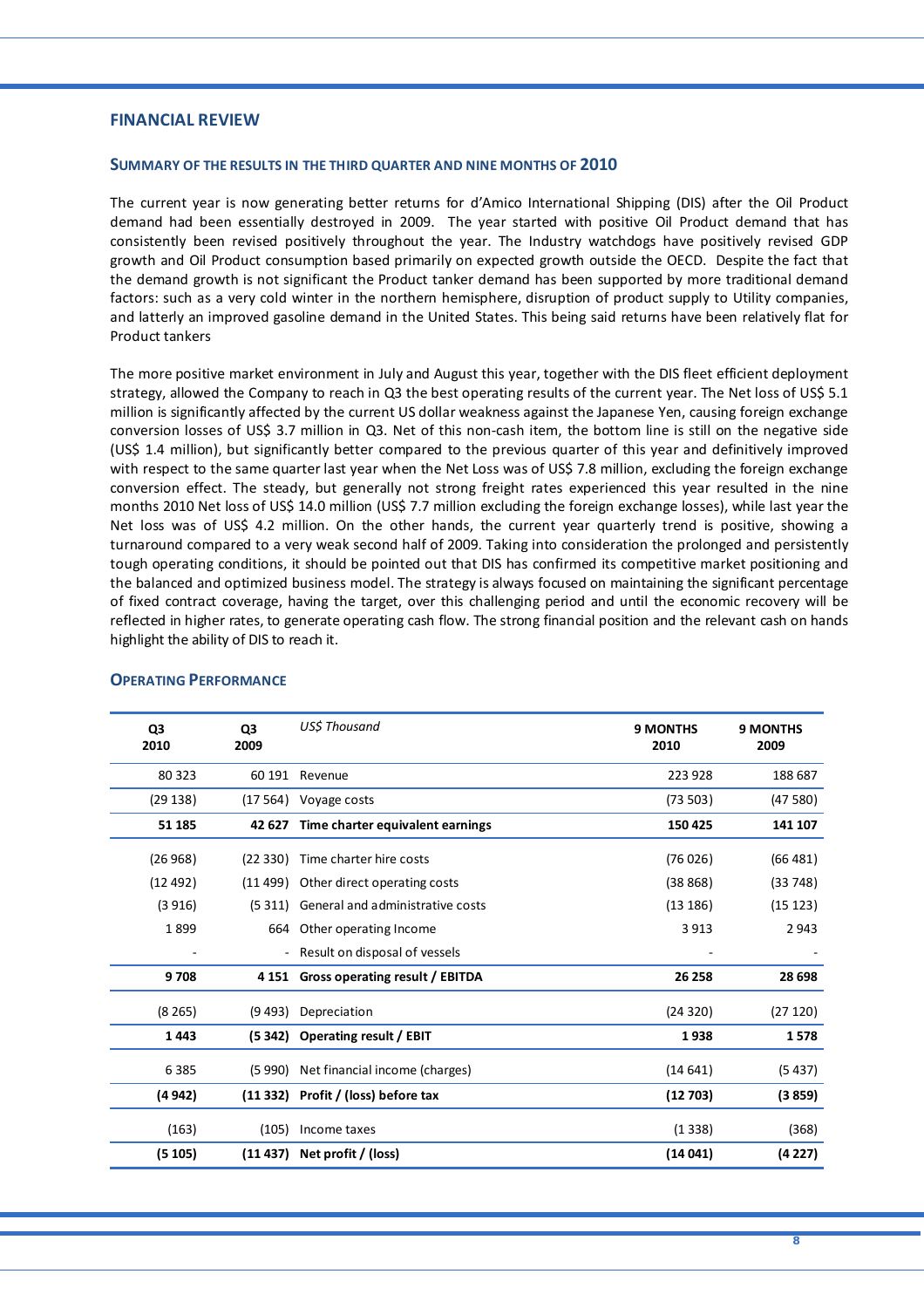In Q3 2010 *Revenue* totalled US\$ 80.3 million, higher than the amount of US\$ 60.2 million in Q3 2009. The nine months figures show Revenue for US\$ 223.4 million this year, compared to US\$ 188.7 million in 2009. As disclosed in the previous quarterly reports, the increase in gross revenue was mainly due to the higher number of vessels employed in the spot market. The total number of vessels employed on average during Q3 was 39.5 (38.5 in Q3 2009), while the turnover for the 9 months 2010 related to an average of 40.0 vessels operated (37.2 vessels in 2009). The off‐hire days percentage in Q3 2010 was of 3.0% (2.5% in Q3 2009) and of 2.6% in the nine month period this year (3.0% last year).

*Voyage costs* reflected the revenue trend and the related vessel employment portfolio: these costs amounted to US\$ 29.1 million in Q3 2010 (US\$ 17.6 million in Q3 2009). At the end of September 2010 the voyage costs were US\$ 73.5 million (US\$ 47.6 million in 2009).

*Time charter equivalent earnings* amounted to US\$ 51.2 million in Q3 2010, improved by 20% compared to the Q3 2009 balance of US\$ 42.6 million, while the amount of TCE Earnings realized in the first nine months of 2010 was of US\$ 150.4 million, representing an increase of 7% with respect to the same period in 2009. The Q3 figures, considering that the number of vessels operated this year did not significantly differ from Q3 last year (39.5 vs. 38.5) clearly highlight the more favourable 2010 market, but compared to collapsed demand, which characterized Q3 and Q4 last year. Following the worldwide turmoil of 2009, the economic recovery has also given some support to the product tanker freight rates. The table below shows the DIS rates trend:

| DIS TCE daily rates<br>(US Dollars) |        |        | 2009   |        |        | 2010   |        |
|-------------------------------------|--------|--------|--------|--------|--------|--------|--------|
|                                     | Q1     | Q2     | Q3     | Q4     | Q1     | Q2     | Q3     |
| Spot                                | 20,358 | 14.422 | 10,248 | 9,343  | 12,961 | 11,960 | 13,960 |
| Fixed                               | 18,632 | 18,405 | 17,978 | 18,868 | 19,023 | 18,416 | 17,464 |
| Average                             | 19,375 | 16,504 | 13,879 | 14,279 | 15,901 | 15,260 | 15,336 |

Following the relatively strong beginning of the current year (January), due to the cold winter season, the 2010 freight spot rates level, improved in the range of 25/30% compared to the second half of 2009, has remained quite stable over the year, then showing another relative peak in July/August. Despite the substantially steady average level, volatility has been noted during the year regarding specific geographic area and routes. The current year DIS spot rates level have been generally and consistently higher than the market spot rates, confirming once more time the Company's strategic positioning and competitive advantages in the product tanker segment.

The portion of revenue arising from fixed contracts, as per the d'Amico policy, has remained significant over the current year (45.7% average in the nine months of 2010 compared to 56.9% in the same period last year) at the profitable level of US\$ 18,326 on average. The lower level of the average fixed daily rate in Q3 this year is due, other than dry‐docks timing effect, to certain one year term contract renewed/signed this year, having the purpose to maintain strong relationships with oil majors, which is one the DIS strategy pillar.

*Time charter hire costs*, representing the operating costs relating to the chartered‐in vessels amounted to US\$ 26.9 million in Q3 and US\$ 76.0 million in nine months 2010 (US\$ 22.3 million in Q3 and US\$ 66.5 million in nine months 2009). As occurred in the previous quarters this year, the increase has been driven by the higher number of chartered-in vessels (19.9 on average in the nine months this year with respect to 17.7 in the same period last year). The daily cost for the chartered-in fleet remained stable. The costs for the vessels chartered through the pools are shown under Time charter equivalents earnings. At the end of September 2010, following the redelivery from Handytankers pool of most of those vessels, only one chartered through pool vessel remained.

*Other direct operating costs,* which mainly arose from crew, technical, luboil and insurance expenses essentially incurred for the operation of owned vessels, amounted to US\$ 12.5 million in Q3 2010 (US\$ 11.5 million in Q3 2009) and to US\$ 38.9 million in nine months 2010 (US\$ 33.7 million in same period 2009). There have been no relevant variances in the daily operating costs with respect to the previous periods. The operating costs balance increase occurred in 2010 was principally due to the higher number of the owned vessels and to the technical costs / ordinary maintenance timing, which could cause some 'period on period' variances. On the other side, as pointed out since the DIS listing, the 'quality' of the fleet is an essential milestone of the d'Amico vision and strategy. In order to maintain the highest quality of the vessels, operating costs are constantly monitored, focusing on crew with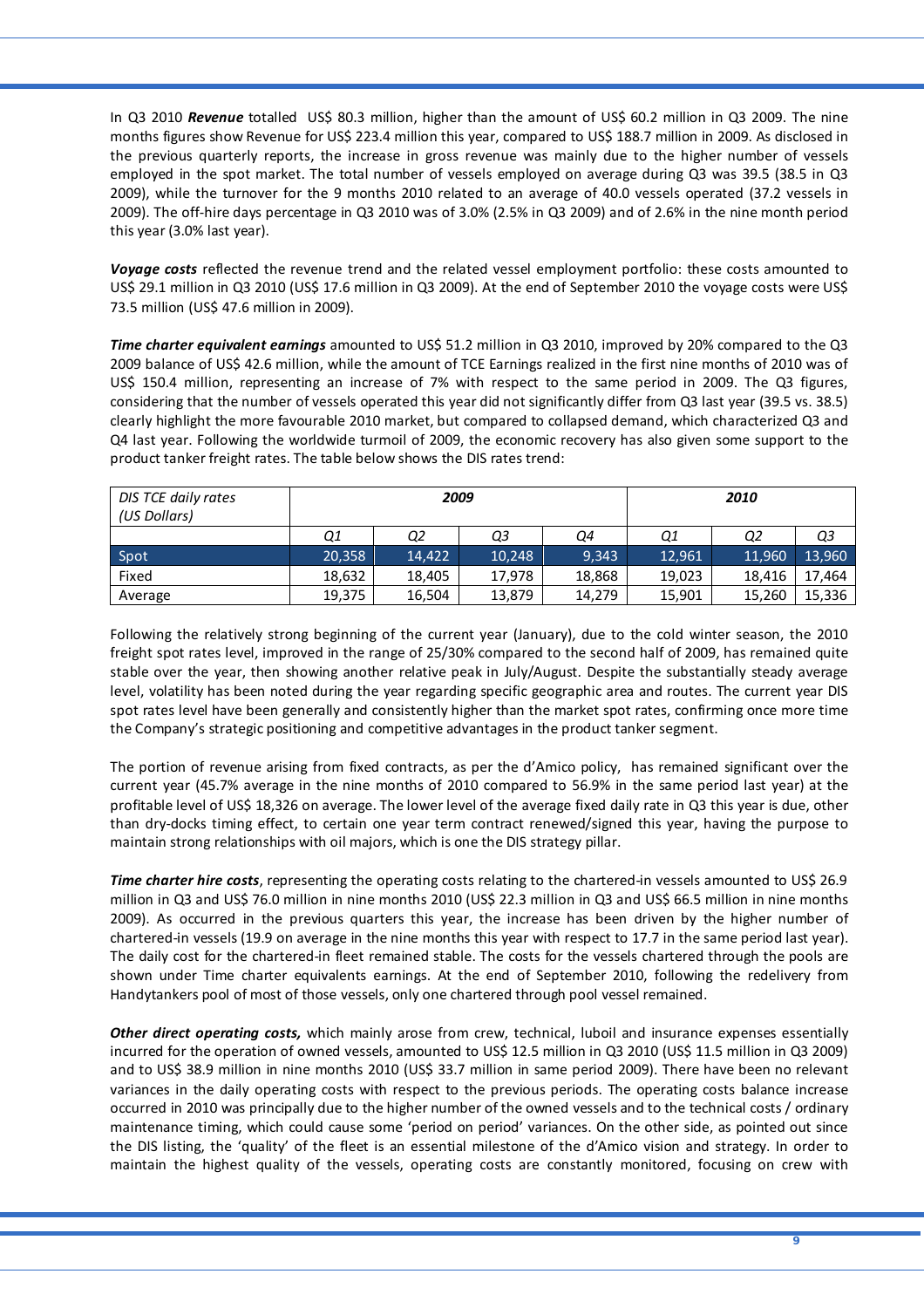appropriate skills, SQE (Safety, Quality & Environment) standards and by remaining in compliance with stringent market regulations.

The *General and administrative costs*, US\$ 4.0 million in Q3 2010 decreased compared to the same period last year (US\$ 5.3 million). The costs saving plan, which has been implemented since last year, allowed DIS to reduce by a further 12% in nine month 2010 period the general and administrative costs, whose balance at the end of September was of US\$ 13.2 million (US\$15.1 million in 2009). These costs related to on-shore personnel costs, together with premises costs, consultancies, travel, and other. The positive trend has been also supported by the more favourable trend of the US\$ / Euro exchange rate in 2010.

*Other operating income* amounted to US\$ 2.0 million in Q3 2010 (US\$ 0.6 million same period last year) and to US\$ 4.0 million in the nine months 2010 period (US\$ 2.9 million in 2009). The balance includes, other than chartering commissions from third parties vessels operated through pools, also compensations relating to claims.

*Gross operating profit (EBITDA)* has reached in Q3 2010 the highest level since Q1 last year. The balance of US\$ 9.7 million is significantly better compared to the same quarter last year (US\$ 4.2 million), supporting the 'year to date' EBITDA to the amount of US\$ 26.2 million (US\$ 28.7 million in nine months 2009, but essentially due to the still strong Q1). The turnaround noted in Q2 this year (at that time driven by cost controlling activity) has been confirmed in Q3, whose performance is mainly explained by the higher freight spot rates. The EBITDA margin in Q3 2010 remained at the same level of Q2 this year (19%) compared to the low level of 10% realized in Q3 last year. The nine months period EBITDA margin was of 17% (20% last year, but driven by the 29% of marginality reached in Q1, in a completely different market environment).

*Depreciation* charges respectively amounted to US\$ 8.3 million and US\$ 24.3 million in Q3 and in the nine months period 2010 (US\$ 9.5 million and US\$ 27.1 million in the same periods 2009). The decrease was mainly due to the revised estimated useful life of the DIS vessels, which has been reviewed from 17 to 20 years, more appropriately reflecting the d'Amico fleet characteristics, current trading conditions, employment and benchmarking with the other shipping companies in the same market segment.

The positive **Operating result (EBIT)** has been further confirmed in Q3 (US\$ 1.4 million, with respect to the loss of US\$ 5.3 million in Q3 2009), for a nine months 2010 operating profit amounting to US\$ 1.9 million. The 'year to date' operating profit is now higher than the previous year (US\$ 1.6 million in 2009). The operating environment has not been characterized by a clear and permanent positive product tanker demand/supply balancing. Despite the lack of support to strong freight rates, the better market conditions, together with the effective costs monitoring, allowed DIS to confirm the return to the positive EBIT level.

*Net financial charges* amounted to US\$ 6.4 million in Q3 2010 (US\$ 6.0 million in Q3 2009). The nine months 2010 period balance was of US\$ 14.6 million (US\$ 5.4 million in the same period last year). The 2010 balance was largely and negatively influenced by the US Dollar currency weakness against the Japanese Yen, which had been noted in Q2 this year. The exchange rate effect arising from the conversion of the loans denominated in JPY caused the unrealised loss of US\$ 3.7 million in Q3 and of US\$ 6.3 million in the nine months. Net of this non-cash item, the financial charges are made up of the stable interests on banks loans, amounting to US\$ 2.7 million in Q3 and US\$ 8.3 million in the nine month period this year.

The Company's *Loss before tax* for Q3 2010 was of US\$ 4.9 million (loss of US\$ 11.3 million in Q3 2009) and of US\$ 12.7 million in nine months 2010 (loss of US\$ 3.9 million in the same period 2009).

*Income taxes* amounted to US\$ 0.2 million in Q3 2010 (US\$ 0.1 million in Q3 2009). The income tax balance for the first nine months of this year is of US\$ 1.3 million. Other than the tonnage tax applicable to the key operating subsidiary d'Amico Tankers Limited, the balance is made up of certain items and compensations not eligible for tonnage tax.

The *Net loss* in Q3 2010 was of US\$ 5.1 million, compared to the net loss of US\$ 11.4 million in Q3 last year 2010. In the nine months period of 2010 the net loss was of US\$ 14.0 million (net loss of US\$ 4.2 million in 2009). Due to the significant effect of exchange rate losses and the higher charge for income taxes, the turnaround realized in 2010 performances at Operating results level, has not reached the bottom line. A positive net result would require stronger freight rates and, consequently, a more effective product tanker market recovery.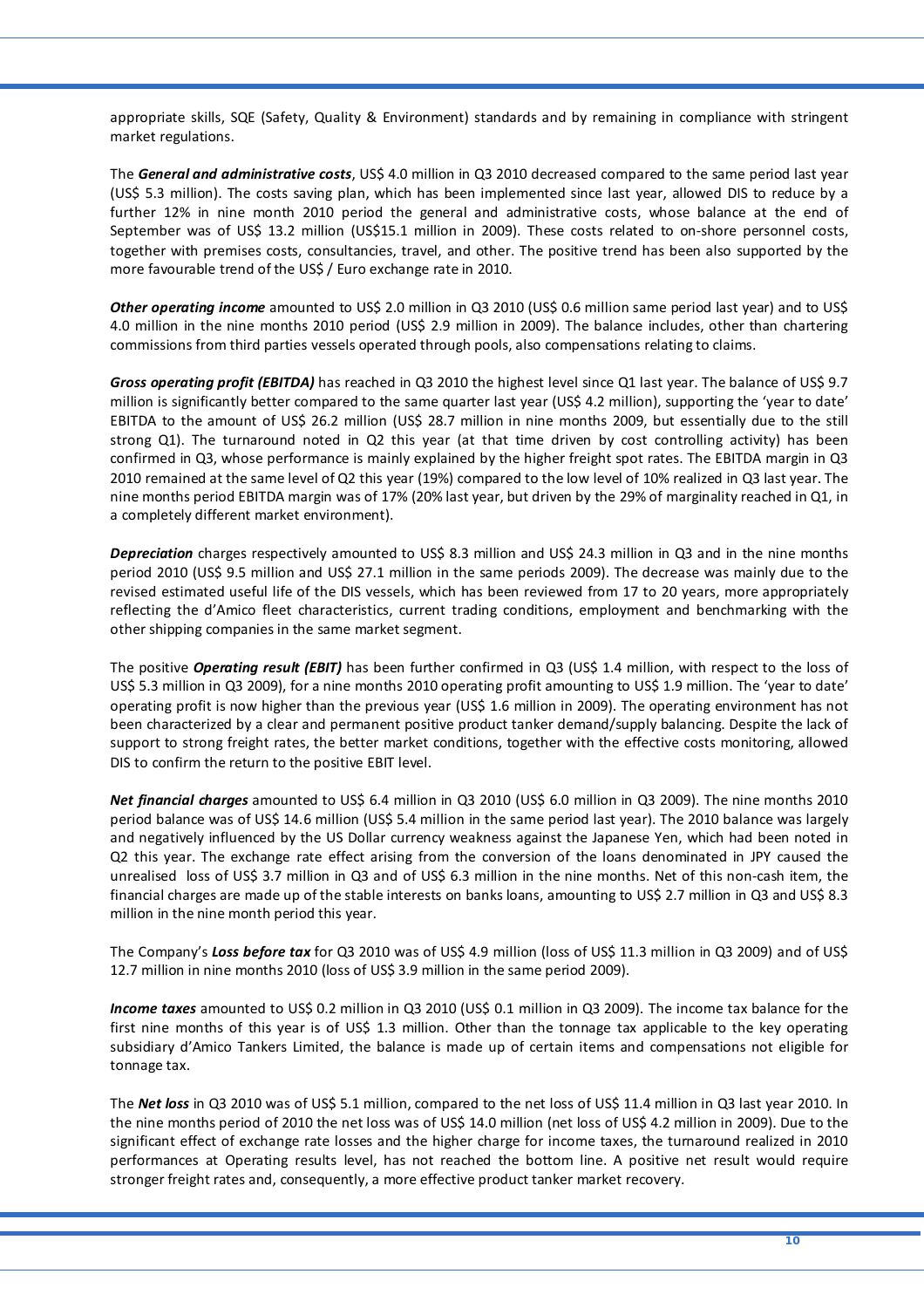|                                            | As at             | As at            |
|--------------------------------------------|-------------------|------------------|
| (US\$ Thousand)                            | 30 September 2010 | 31 December 2009 |
| <b>ASSETS</b>                              |                   |                  |
| Non current assets                         | 520 664           | 522717           |
| Current assets                             | 160 316           | 202 423          |
| <b>Total assets</b>                        | 680 980           | 725 140          |
| LIABILITIES AND SHAREHOLDERS' EQUITY       |                   |                  |
| Shareholders' equity                       | 337715            | 353 499          |
| Non current liabilities                    | 260 942           | 261 220          |
| <b>Current liabilities</b>                 | 82 323            | 110421           |
| Total liabilities and shareholders' equity | 680 980           | 725 140          |

## **CONSOLIDATED STATEMENT OF FINANCIAL POSITION (BALANCE SHEET)**

*Non current assets* essentially relate to the DIS product tanker fleet, shown at cost less depreciation. Between the end of 2008 and the beginning of 2010 the product tanker industry experienced a really significant decrease in the vessels market value. In the same period, due to the worldwide economic recession, the segment was also characterized by the relevant decline in the number of transactions, involving both second‐hand vessels and new orders. In 2010, together with a certain increase in 'sale & purchase' activity and the reduced pressure on the freight rates, the vessels market value has improved. The DIS fleet market value increased by 12% with respect to December 2009. According to the valuation report provided by a primary broker at the beginning of October 2010, the estimated market value of the DIS owned fleet, including the portions relating to the new buildings under construction, is of US\$ 498.8 million, compared to a net book value for the fleet of US\$ 520.2 million. The recoverable amount of the vessels is higher than their book cost and then no impairment provision is deemed necessary.

Gross *Capital expenditure* for the first nine months of 2010 year was US\$ 24.8 million; it relates to instalments paid to the shipyards for vessels under construction for GLENDA International Shipping Ltd (joint venture company). Dry‐ dock costs relating to owned vessels are also included in capitalised costs.

*Current assets* as at 30 September 2010 of US\$ 160.3 million include cash on hand (US\$ 84.9 million), short term financial assets (US\$ 6.2 million) and working capital items (trade receivables and inventories) amounting to US\$ 69.2 million. The 2009 balances also included current financial receivables of US\$ 56.3 million relating to the instalments to be paid back in connection with the cancellation of the four SLS shipyard product tankers, which were entirely cashed in during the first half of 2010.

*Non current liabilities* consist of the long‐term portion of debt due to banks, disclosed under the following section (Net Indebtedness).

The balance of *Current liabilities,* other than the debt due to banks and other lenders (see the following section), includes working capital items (trade payable and other liabilities), for a total amount of US\$ 59.0 million.

The *Shareholders' equity* balance at 30 September 2010 was of US\$ 337.7 million (US\$ 353.5 million as at 31 December 2009). The variance with the previous year was primarily due to the net loss incurred in the current year.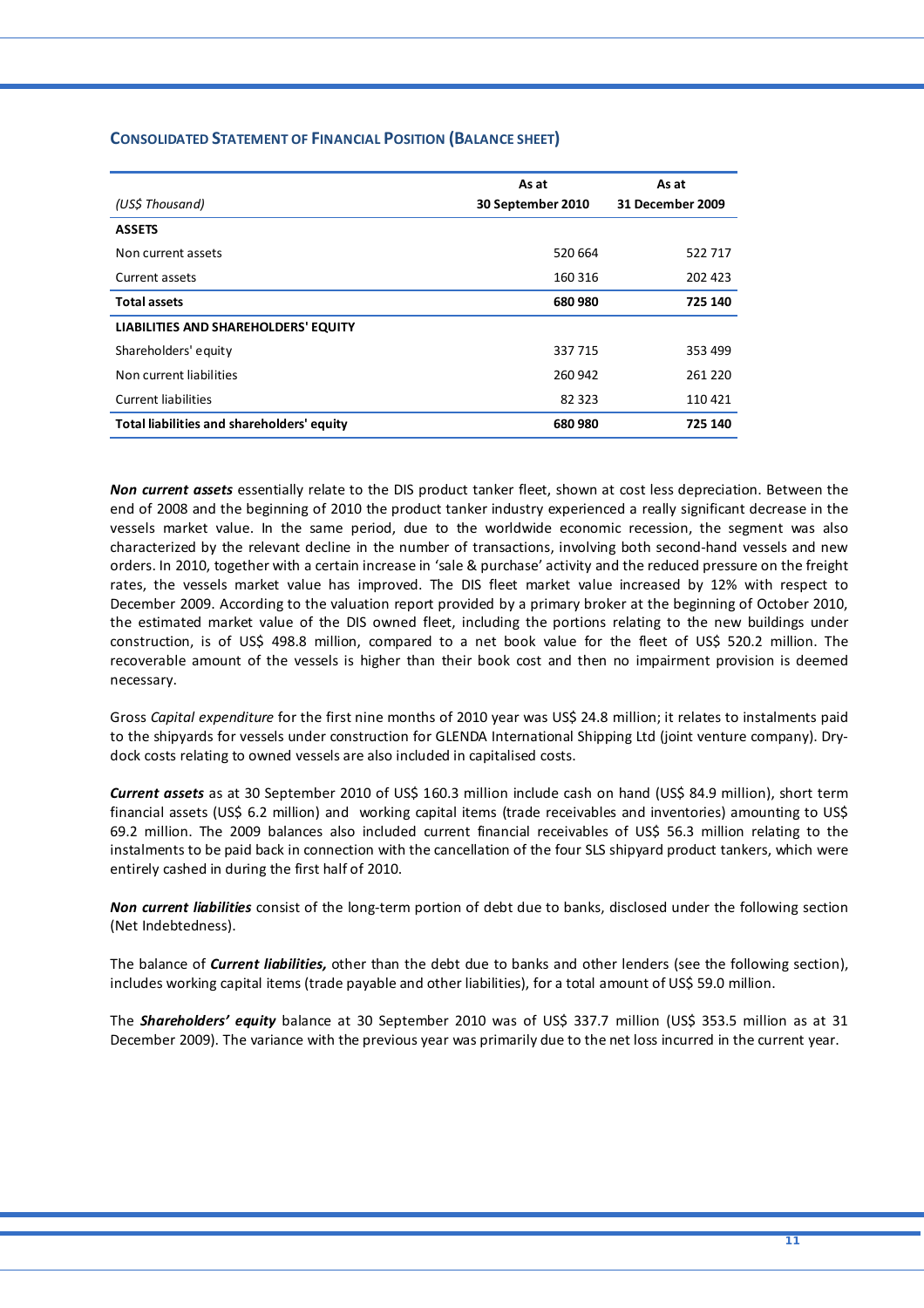#### **NET INDEBTEDNESS**

Net debt as at 30 September 2010 amounted to US\$ 193.2 million. The variance compared to the balance of US\$ 171.4 million at the end of the previous year and of US\$ 182.7 million as at 30 June 2010, was mainly due to the vessels under construction instalment payments. The ratio of net debt to shareholder's equity, reflecting that increase, but largely in the positive side, was of 0.57 (0.53 at 30 June 2010).

|                                            | As at             | As at                   |
|--------------------------------------------|-------------------|-------------------------|
| US\$ Thousand                              | 30 September 2010 | <b>31 December 2009</b> |
| Liquidity                                  |                   |                         |
| Cash and cash equivalents                  | 84 880            | 92 243                  |
| <b>Current financial receivables</b>       |                   |                         |
| From third parties                         |                   | 56 332                  |
| <b>Current financial assets</b>            | 6 2 2 8           |                         |
| <b>Total current financial assets</b>      | 91 108            | 148 575                 |
| <b>Bank loans - current</b>                | 9677              | 44 984                  |
| <b>Other lenders</b>                       |                   | 1541                    |
| <b>Other current financial liabilities</b> |                   |                         |
| Due to third parties (IRS fair value)      | 13 669            | 12 191                  |
| <b>Total current financial debt</b>        | 23 346            | 58716                   |
| Net current financial debt                 | (67762)           | (89 859)                |
| <b>Bank loans non-current</b>              | 260 942           | 250 436                 |
| Other non-current financial liabilities    |                   |                         |
| Due to third parties                       |                   | 10783                   |
| Total non current financial debt           | 260 942           | 261 220                 |
| <b>Net financial indebtedness</b>          | 193 180           | 171 360                 |

The *Cash and cash equivalents* balance shows the strong level of 84.5 million. These cash resources, together with the amount of US\$ 6.2 million relating to liquidity short term investment (*Current financial assets*), for a total amount of US\$ 91.1 million, allow DIS to not be negatively affected by the still under pressure market environment and also to fund the equity portion of the capital expenditure already committed relating to the new building plan over the following years.

*Current financial receivables* relating to the amount of the instalments paid to the SLS shipyard in connection with the last of the four vessels originally ordered by GLENDA International Shipping, the joint venture between DIS and Glencore Group have been fully recovered in 2010.

The total outstanding bank debt (*Bank loans*) as at 30 September 2010 amounted to US\$ 270.6 million (US\$ 295.4 million as at 31 December 2009), of which US\$ 9.7 million is due short term. The DIS debt structure is based on the two facilities granted to d'Amico Tankers Limited (Ireland), the key operating company of the Group: (i) Calyon 10 years revolving facility (syndicated by other banking institutions) of US\$ 149.0 million; (ii) Mizuho syndicated loan facility of US\$ 31.9 million. DIS debt also comprises the share of the loans existing at the two joint ventures level, GLENDA International Shipping Ltd and DM Shipping Ltd, proportionally consolidated in DIS accounts: (i) Commerzbank AG Global Shipping and Credit Suisse loans of US\$ 58.7 million for the Glenda International Shipping Ltd Hyundai‐Mipo new‐building vessels, of which two have been already delivered (ii) Mitsubishi UFJ Lease loan of US\$ 30.8 million in connection with the financing of the DM Shipping Ltd two vessels delivered in 2009.

Net debt also includes, under *Other current financial liabilities*, US\$ 13.7 million of negative valuation of derivatives hedging instruments (essentially interest rate swap agreements – IRS). The amount of US\$ 12.3 million shown as at 31 December 2009 under other lenders and due from GLENDA International Shipping to ST Shipping (repayment of vessel instalments), has been settled as part of the agreement finalized in February 2010 and disclosed under Significant events of the period, relating to transfer to d'Amico Tankers Limited and to ST Shipping and Transport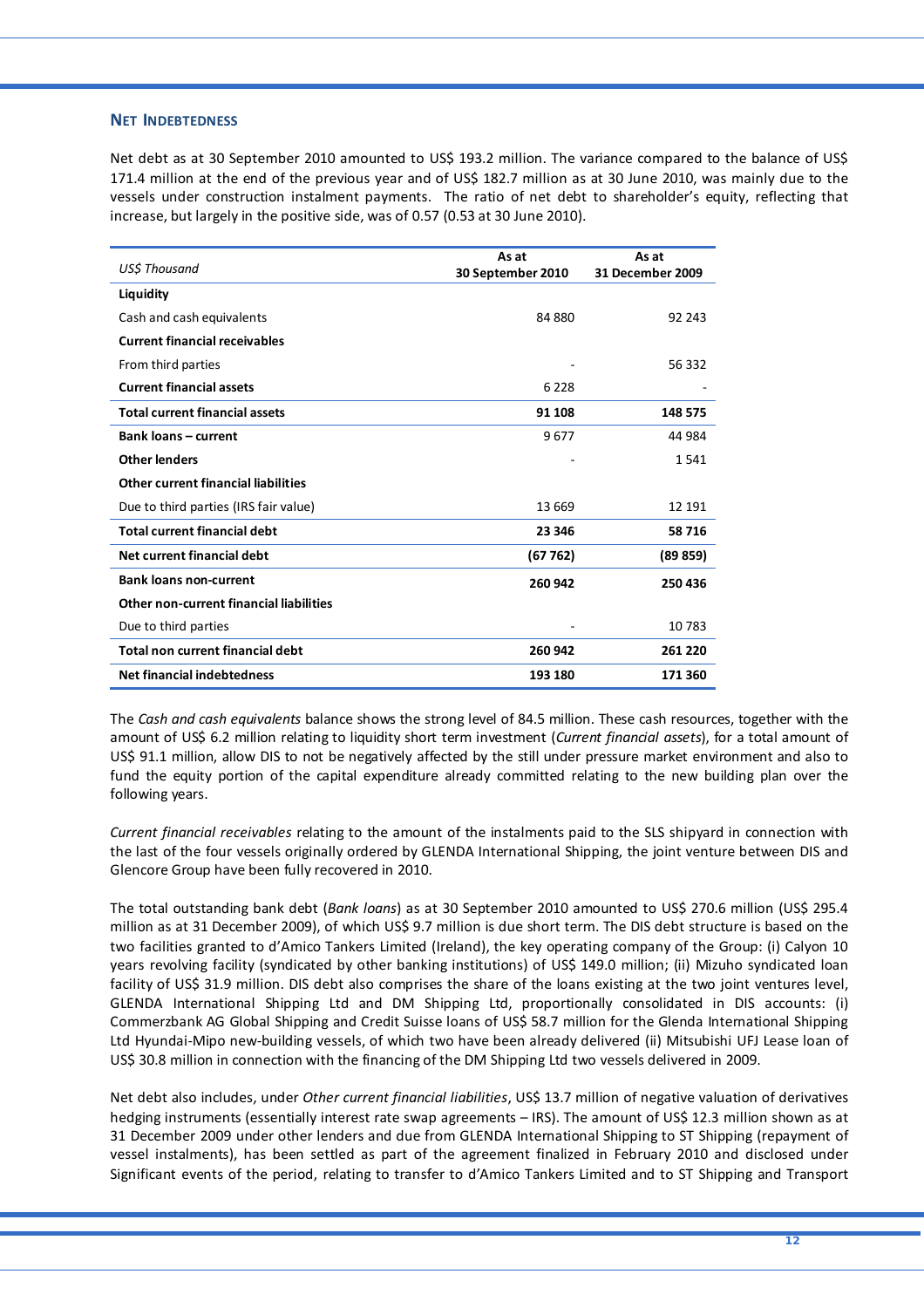Pte. Limited – Singapore of, respectively, the 2 Hyundai class M/R Product/Chemical tanker vessels and the 2 Hyundai 74,000 dwt class Product/Oil tanker vessels.

## **CASH FLOW**

The net cash flow for the nine months ended at 30 September 2010 confirmed the Company's strong and steady cash position. The negative net flow of US\$ 7.4 million included in-fact the cash short term investment of US\$ 6.2 million made in Q3 this year, for a net cash outflow of about only US\$ 1.2 million.

| Q3<br>2010 | Q3<br>2009 | USS Thousand                                           | <b>9 MONTHS</b><br>2010 | <b>9 MONTHS</b><br>2009 |
|------------|------------|--------------------------------------------------------|-------------------------|-------------------------|
| 4 2 9 3    | (381)      | Cash flow from operating activities                    | 8766                    | 28 158                  |
| (10898)    | 1 441      | Cash flow from investing activities                    | (22 269)                | (13740)                 |
| 1010       |            | (18 706) Cash flow from financing activities           | 6082                    | 55 579                  |
| (5595)     | (17 637)   | Change in cash balance                                 | (7 4 21)                | 69 997                  |
| (5595)     | (17 637)   | Net increase/(decrease) in cash & cash equivalents     | (7 421)                 | 69 997                  |
| 90 298     | 129 116    | Cash & cash equivalents at the beginning of the period | 92 243                  | 41 482                  |
| 177        | 507        | Exchange gain / (loss) on cash and cash equivalents    | 58                      | 507                     |
| 84 880     | 111 986    | Cash & cash equivalents at the end of the period       | 84 880                  | 111 986                 |

*Cash flow from operating activities* for Q3 2010 was of US\$ 4.3 million (cash outflow of US\$ 0.4 million in Q3 2009), while the figure for the first nine months of 2010 was of US\$ 8.8 million (US\$ 28.2 million in H1 2009). In 2010, in a better, but still challenging and tough market environment, DIS confirmed its ability for to generate a positive operating cash flow, which represents one of the key strength of the Company.

The net *Cash flow from investing activities* of US\$ 10.9 million (outflow) in Q3 2010 and of US\$ 22.3 in the nine months of the current year is made up of gross capital expenditures in connection with the instalments paid for the new building plan, as well as dry‐dock expenses, for the total amount of US\$ 22.3 million. The balance for the period is net of US\$ 2.5 million arising from the transfer of the vessels from GLENDA International Shipping to the d'Amico Tankers Limited and ST Shipping and Transport Pte. Limited.

*Cash flow from financing activities* in Q3 2010 amounted to net inflow of US\$ 1.0 million and to US\$ 6.0 million in the nine months period of 2010. The cash flow from financing activities, other than bank debts reimbursements, comprises the effect of the cash‐in of the refund guarantee relating to the instalments already paid to SLS shipyard in connection with the four new buildings cancellation (US\$ 56.7 million), net of the repayment to the bank of the loan on those vessels (US\$ 34.0 million). In Q3 2010 the Company also made short terminvestments of cash (US\$ 6.2 million).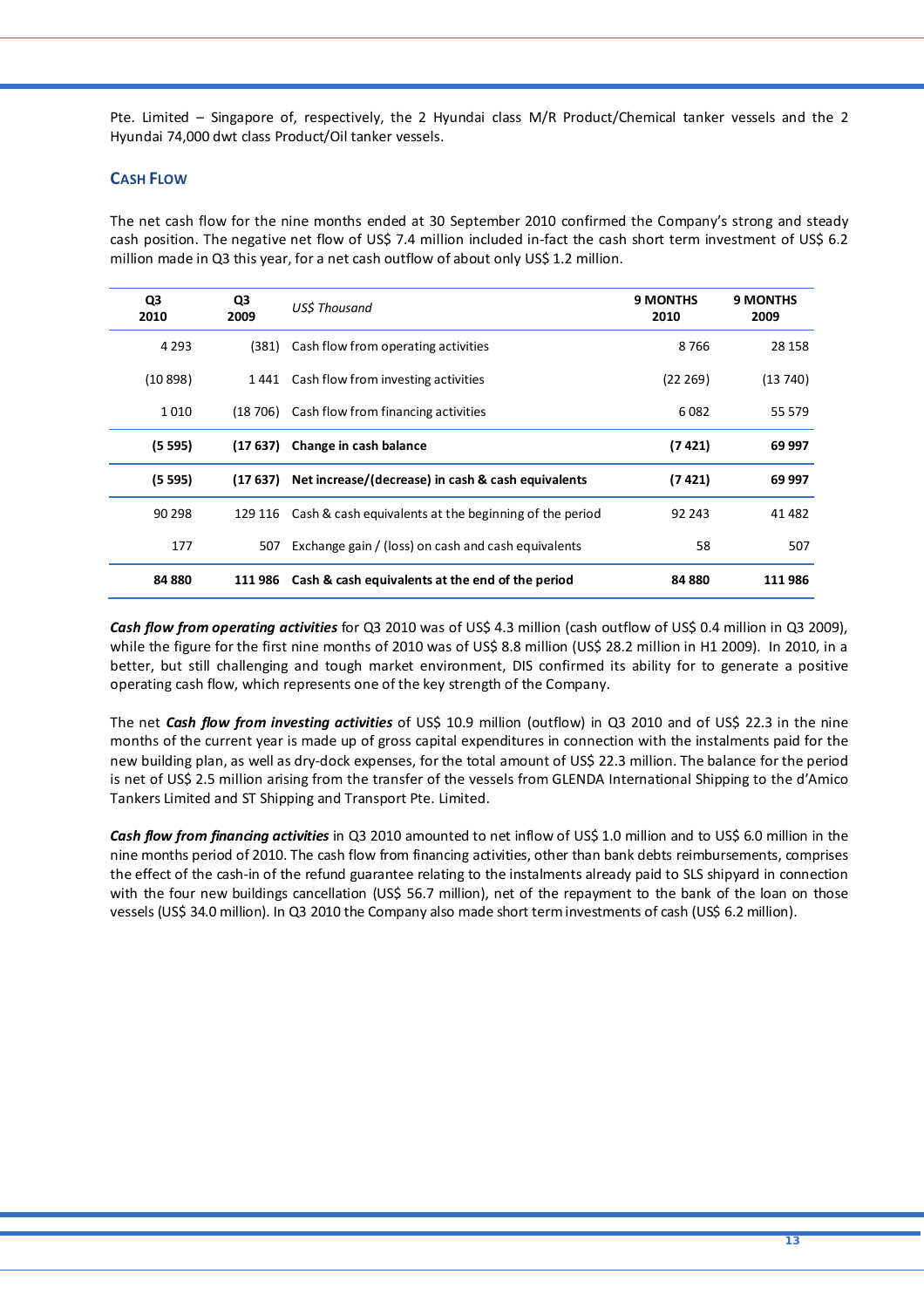## **SIGNIFICANT EVENTS OF THE THIRD QUARTER**

#### **CONTROLLED FLEET – D'AMICO TANKERS LIMITED**

- M/T Uzava, a medium range product tanker vessel, was time chartered by d'Amico Tankers Limited for a 1 year period and delivered on July 10;
- M/T Cielo di Milano, a handy‐size product tanker vessel, was redelivered by d'Amico to her Owners on September 10;
- in July, following the reorganization process carried out by the Handytankers pool, the M/T Marvel and M/T Malbec, two handy‐size vessels, were withdrawn from the Pool and redelivered to d'Amico Tankers Limited. d'Amico is currently employing the two vessels in the Spot market.

## **ORGANISATION STRUCTURE**

On 8 July 2010 d'Amico International Shipping S.A. announced that Michael Valentin, Chief Operating Officer (COO), left the Group. The CEO of the Company, Marco Fiori, is temporarily covering the position of Michael Valentin.

DIS is implementing a re‐organisation plan relating to the operating functions, which purpose is the streamlining and rationalization of its activities. This plan provides an organization structure which, apart from the holding company based in Luxembourg (DIS), will be focused on the following main locations:

- Dublin as head office of the key operating company d'Amico Tankers Limited, the pool companies and of the Joint Ventures;
- London and Singapore will be the two offices where the chartering and operations team would be consolidated, respectively covering the West and Eastern hemisphere, supporting the Dublin office in its strategic and commercial management of the fleet. All the activities currently based in Monaco office will be moved to London.

## **SIGNIFICANT EVENTS SINCE THE END OF THE PERIOD AND BUSINESS OUTLOOK**

## **THE CONCLUSION OF TWO TIME CHARTER DEALS**

M/T High Power, a medium range product tanker vessel, was time chartered to Petrobras for a 2 years period, while M/T High Strength, a medium range product tanker vessel, was time chartered to Pendle (Barclays) for a 3 years period. Both the contracts have been fixed at levels which will generate a positive operating cash flow, increasing at the same time DIS coverage (revenue generated by fixed contracts)

#### **CONTROLLED FLEET**

M/T Dauntless, a handy‐size product tanker vessel and time‐chartered‐in by GLENDA International Shipping, was redelivered back to her Owners in mid October.

The profile of d'Amico International Shipping's vessels on the water is summarized as follows:

|                         | As at 30 September 2010  |           |       | As at 28 October 2010    |           |       |
|-------------------------|--------------------------|-----------|-------|--------------------------|-----------|-------|
|                         | <b>MR</b>                | Handysize | Total | <b>MR</b>                | Handysize | Total |
|                         |                          |           |       |                          |           |       |
| Owned                   | 14.0                     | 3.0       | 17.0  | 14.0                     | 3.0       | 17.0  |
| Time chartered          | 17.5                     | 4.0       | 21.5  | 17.0                     | 4.0       | 21.5  |
| Chartered through pools | $\overline{\phantom{a}}$ | 1.0       | 1.0   | $\overline{\phantom{a}}$ | 1.0       | 3.0   |
| Total                   | 31.5                     | 8.0       | 39.5  | 31.0                     | 8.0       | 39.0  |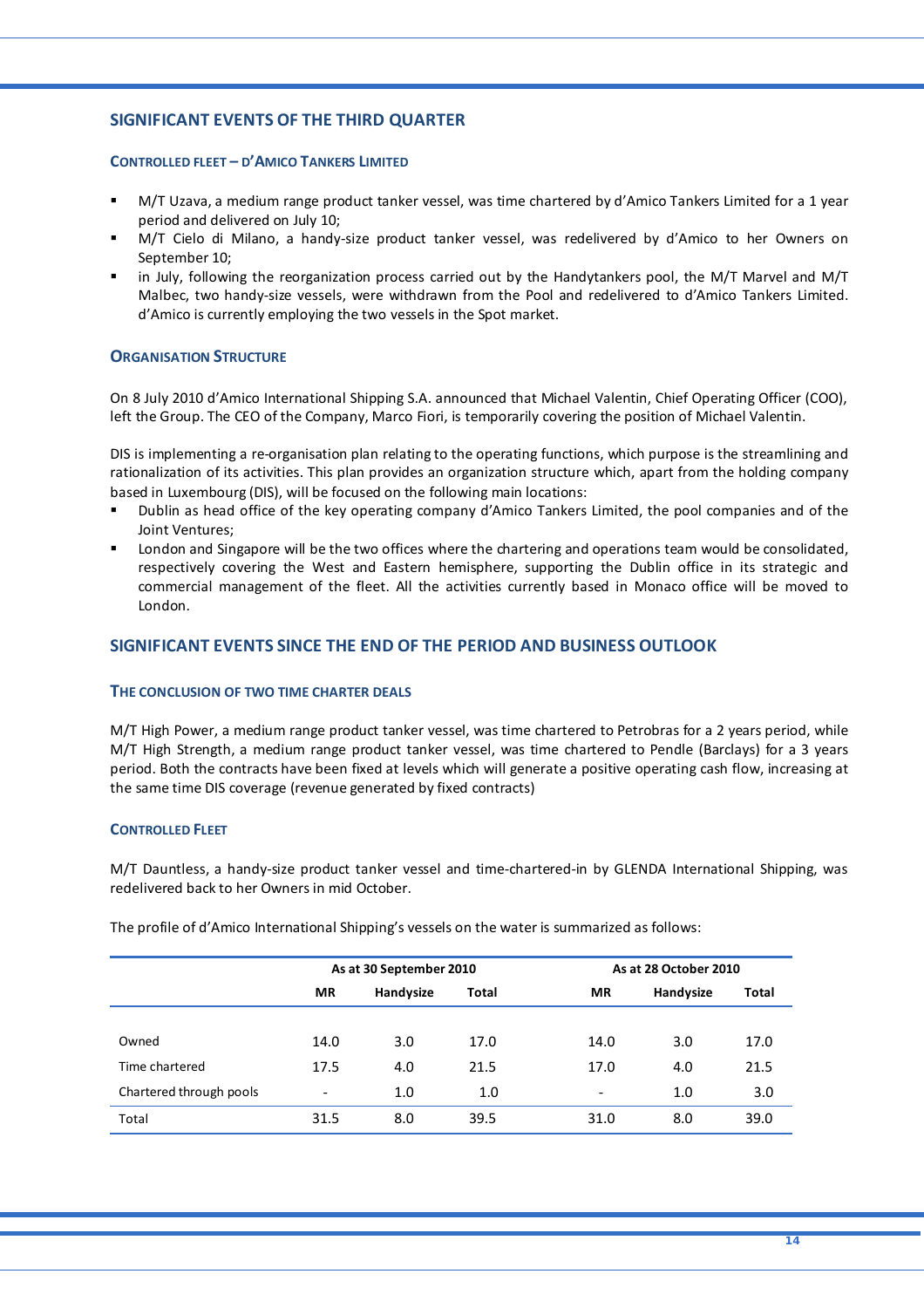#### **BUSINESS OUTLOOK**

The IEA have once again revised their forecast for forward oil product demand for 2010 primarily on the back of improving GDP estimates from the likes of the IMF. Forward expectations of world GDP growth have been revised upwards this quarter for entire 2010 projections based on recent unexpected positive growth within OECD regions. Previous revisions have solely been based on growth outside the OECD especially with the contribution of the expected growth in India and China. Q4 has started with relatively low freight rates, coming out of the 'driving season' in the United States and Asian demand declined prior Chinese holidays. However, with disruption in refinery capacity, in France due to strikes and the Middle East due to refinery maintenance, an increase in product Tanker demand in the short term could be expected. Q4 has some potential for improving returns as demand picks up ahead of the expected Northern Hemisphere winter fuels demand, to then see if there is a substance to bring rates up from the current levels. d'Amico International Shipping still maintains a cautious approach for the next quarter, also considering the continuous flow of ever changing macro-data about the substance, timing and sustainability of the worldwide economy recovery.

The main factors that should affect the product tanker freight markets and d'Amico International Shipping performances are, as in the previous quarters, (i) Global oil demand and worldwide GDP growth and (ii) the influx of new buildings scheduled to come in 2010/2011, which currently seems to be the key-driver for keeping the rates low.

The Product Tanker longer term demand and supply would be influenced in more details by the following considerations, which could mitigate and partially off-set the current brighter, but still tough operating environment:

#### *Product Tanker Demand*

- The IEA have revised upwards Global oil demand it is now expected to average 86.9 million barrels per day in 2010 (+2.5 percent or +2.1 million barrels per day year‐on‐year) and 88.2 million barrels per day in 2011 (+1.4% or +1.2 million barrels per day).
- IEA reported an 8.5 percentage year‐on‐year increase in Chinese apparent oil demand in August versus a 3.5 percentage year‐on‐year increase recorded in July. Before the September figures are available the IEA report maintains its forecast for Chinese oil demand broadly unchanged at 9.1 million barrels per day for 2010 (+9.3 percent year‐on‐year) and 9.5million barrels per day for 2011 (+4.2 percent).
- Additional Refinery capacity will increase by a staggering 9 million barrels per day between 2010 and 2015, predominately in emerging Economies. This new low‐cost capacity in Asia will increasingly force a rationalisation of old high‐cost capacity in the west, structurally favouring more long haul products trade. So as tonne mile demand increases this should have a positive effect on product tanker demand.
- On average year to date about 50 percent of Jet fuel Imports into Europe and United states have come from the Middle East and India. India will add 1.1 million barrels per day of crude distillation capacity by 2015. On currents projection India will overtake Japan as the World fourth largest refiner by 2013. This increased capacity leaves them with excess export capacity. Current Indian refined products exports stand at about 1.07 million barrels per day, up from 770,000 barrels per day at the beginning of 2009. India is expected to have an additional 500,000 barrels per day surplus of refined products available for export between now and 2015.
- A good indication of Product Tanker demand is in the number of Time Charter contracts concluded. In the 25‐ 55,000 deadweight segment a total of 61 contracts (for one year or more) were concluded in the first half of this year compared to only 34 concluded in the whole of 2009.
- There is still positive growth in other commodities such as palm oil and vegetable oil. The demand for these products is intrinsically linked to increase in GDP growth and as such as standards of living improve in the developing countries so does the demand for vegetable oil and their products.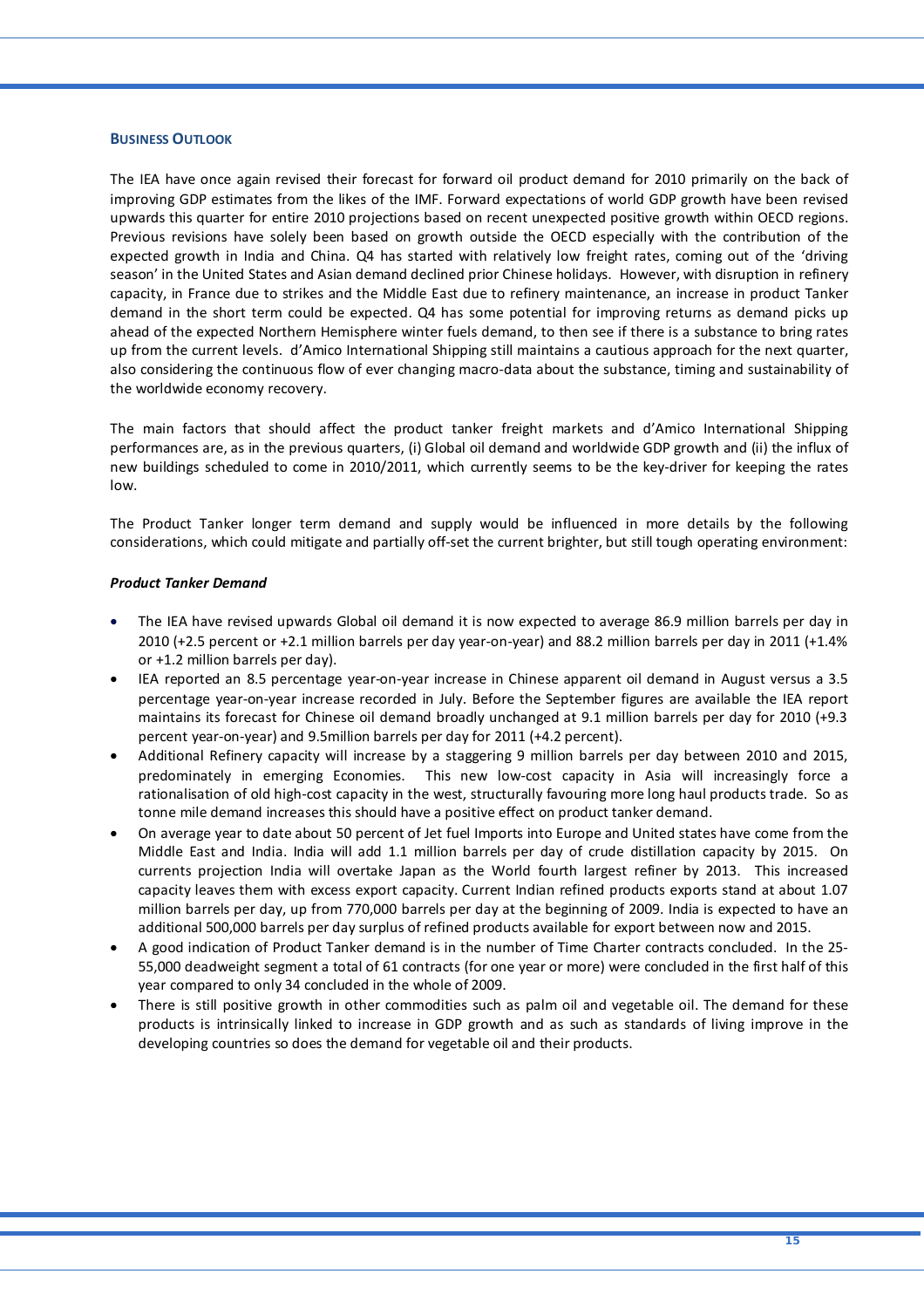#### *Product Tanker supply*

- At the beginning of the year the expected deliveries of Product Tankers, in the 25‐55,000 deadweight segment, in 2010 was very large. After nine months it has become apparent that the expected number is significantly less. Based on current data we could expect a figure closer to about 30 percent less than what was originally estimated at the beginning of the year. This 30 percent reduction in supply can be contributed to slippage, some cancellations / renegotiated contracts and conversions.
- There is still speculation if all financing is in place for the Ships still to be delivered.
- This year is the deadline for IMO phase out of the remaining single hull vessels from international trade.
- Scrapping is a factor for the shipping industry however the phase out and relatively poor returns has accelerated the removal of ships this year. About three million (3,000,000) deadweight has been permanently removed from the 25‐55,000 deadweight segments.
- The Slippage factor coupled with scrapping is eroding the forward net growth in supply of tonnage.
- Supply has also been affected this year due to the high oil price which has translated into higher bunker costs which in turn has prompted Owners to slow steam to conserve costs.

The above factors are those which could affect the future development and performances. In the section 'Financial review' it has been already disclosed the financial position of the Group, its cash flows and net debt. d'Amico International Shipping, other than the relevant 'cash cushion' on hands, has significant financial resources available through its credit lines. In addition, a significant portion of the revenue has been already secured and the expected fixed contract coverage percentage for 2010 is in the range of 45% on average, which comes from time charter-out contracts. These resources and the balanced business development model consequently allow the Company directors to believe that, despite the current uncertain worldwide economic outlook, DIS is well positioned to appropriately manage its business risks.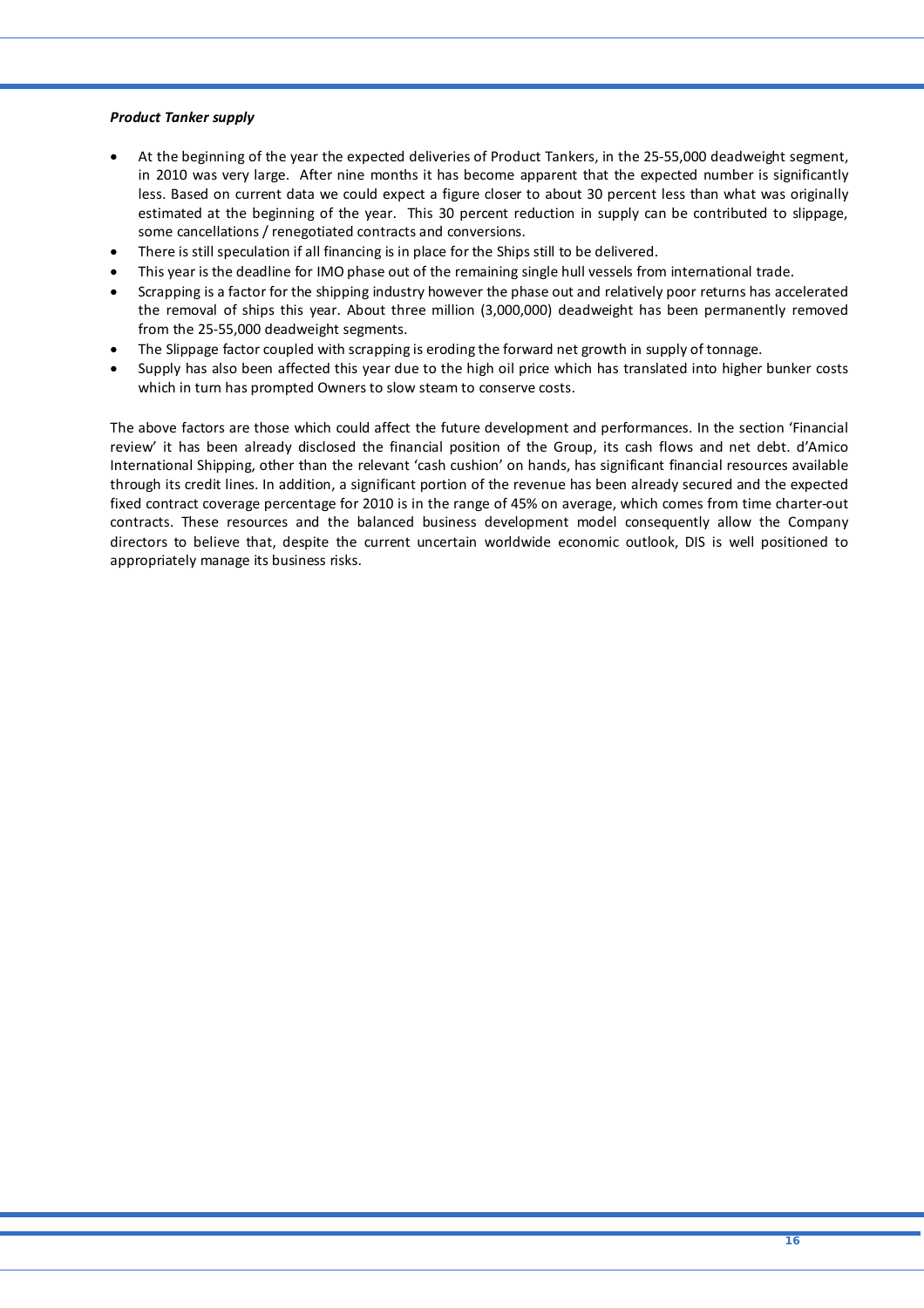## **d' AMICO INTERNATIONAL SHIPPING GROUP CONDENSED CONSOLIDATED FINANCIAL STATEMENTS AS AT 30 SEPTEMBER 2010**

| Q3<br>2010 | Q3<br>2009 | <b>USS Thousand</b>                 | 9 MONTHS<br>2010 | 9 MONTHS<br>2009 |
|------------|------------|-------------------------------------|------------------|------------------|
|            |            |                                     |                  |                  |
| 80 323     | 60 191     | Revenue                             | 223 928          | 188 687          |
| (29138)    |            | (17 564) Voyage costs               | (73503)          | (47580)          |
| 51 185     | 42 627     | Time charter equivalent earnings    | 150 425          | 141 107          |
| (26968)    | (22330)    | Time charter hire costs             | (76026)          | (66 481)         |
| (12492)    | (11 499)   | Other direct operating costs        | (38868)          | (33748)          |
| (3916)     | (5311)     | General and administrative costs    | (13186)          | (15 123)         |
| 1899       | 664        | Other operating income              | 3913             | 2943             |
|            |            | Result on disposal of vessels       |                  |                  |
| 9708       | 4 1 5 1    | <b>Gross operating result</b>       | 26 258           | 28 698           |
| (8265)     | (9493)     | Depreciation                        | (24320)          | (27120)          |
| 1443       | (5342)     | <b>Operating result</b>             | 1938             | 1578             |
| (6385)     | (5990)     | Net financial income (charges)      | (14641)          | (5437)           |
| (4 942)    |            | (11 332) Profit / (loss) before tax | (12703)          | (3859)           |
| (163)      | (105)      | Income taxes                        | (1338)           | (368)            |
| (5105)     | (11 437)   | Net profit / (loss)                 | (14041)          | (4 2 27)         |

## **CONSOLIDATED INCOME STATEMENT**

| (0.034) | $(0.076)$ Earnings / (loss) per share         | (0.094) | (0.028) |
|---------|-----------------------------------------------|---------|---------|
| (0.033) | $(0.075)$ Diluted earnings / (loss) per share | (0.092) | (0.028) |

## **CONSOLIDATED STATEMENT OF COMPREHENSIVE INCOME**

 $\overline{a}$ 

| QЗ<br>2009 | US\$ Thousand                                    | <b>9 MONTHS</b><br>2010                                                                | <b>9 MONTHS</b><br>2009 |
|------------|--------------------------------------------------|----------------------------------------------------------------------------------------|-------------------------|
|            |                                                  | (14041)                                                                                | (4 2 2 7 )              |
| (1106)     | Cash flow hedges                                 | (1478)                                                                                 | 3 3 3 9                 |
| (12543)    |                                                  | (15519)                                                                                | (888)                   |
|            |                                                  |                                                                                        |                         |
| (0.084)    | Earnings / (loss) per share                      | (0.104)                                                                                | (0.006)                 |
| (0.082)    | Diluted earnings / (loss) per share <sup>1</sup> | (0.102)                                                                                | (0.006)                 |
|            |                                                  | $(11 437)$ Profit / (loss) for the period<br>Total comprehensive income for the period |                         |

<sup>&</sup>lt;sup>1</sup> Diluted earnings per share have been calculated assuming the issue of the total number of new shares provided by the share option plan (2,631,774)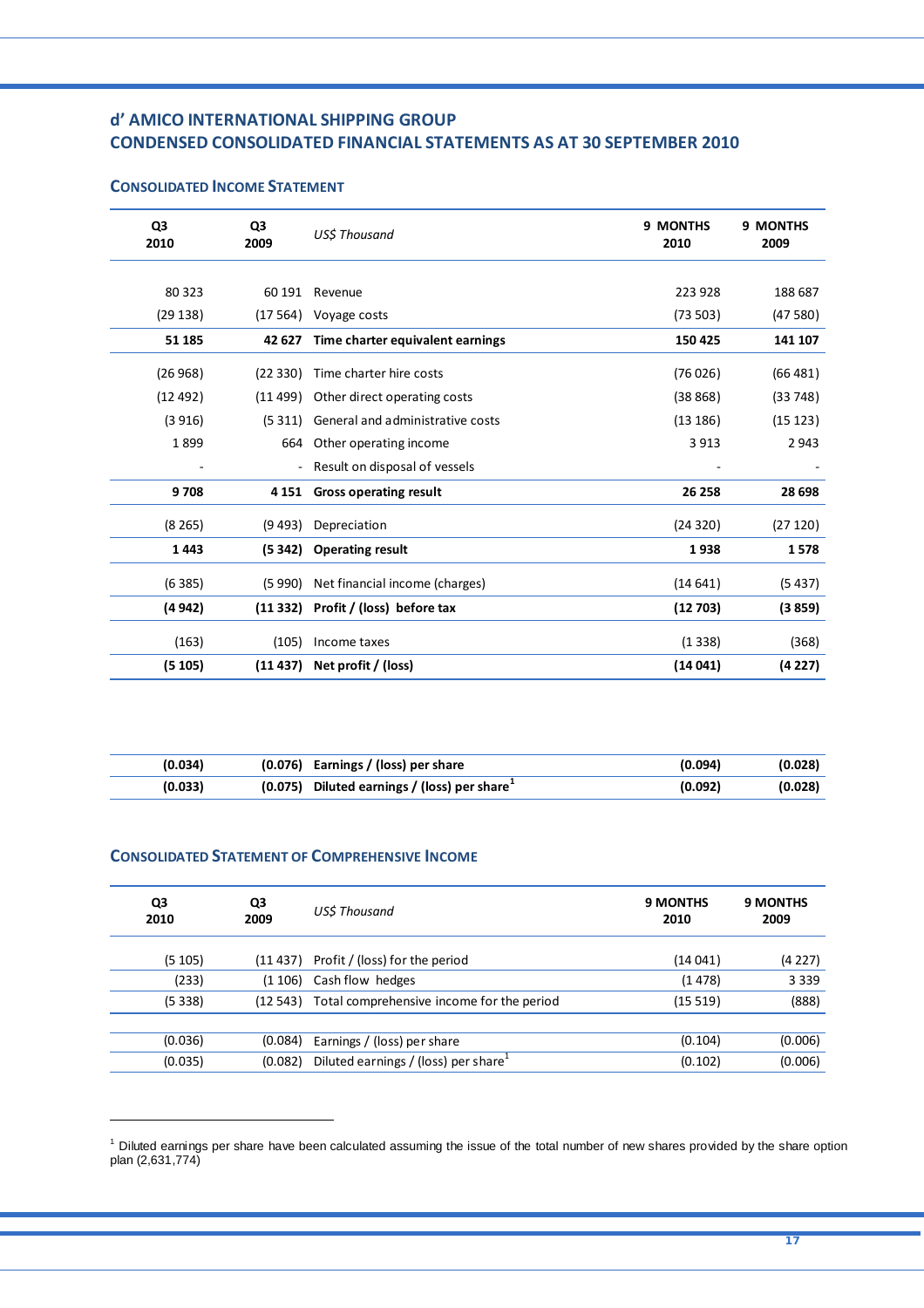## **CONSOLIDATED STATEMENT OF FINANCIAL POSITION**

|                                            | As at             | As at            |
|--------------------------------------------|-------------------|------------------|
| US\$ Thousand                              | 30 September 2010 | 31 December 2009 |
|                                            |                   |                  |
| <b>ASSETS</b>                              |                   |                  |
| <b>Non current assets</b>                  |                   |                  |
| Tangible assets                            | 520 664           | 522 717          |
| <b>Total non current assets</b>            | 520 664           | 522717           |
|                                            |                   |                  |
| <b>Current assets</b>                      |                   |                  |
| Inventories                                | 17 196            | 15 118           |
| Receivables and other current assets       | 52 012            | 38730            |
| <b>Current financial receivables</b>       |                   | 56 332           |
| <b>Current financial assets</b>            | 6 2 2 8           |                  |
| Cash and cash equivalents                  | 84 880            | 92 243           |
| <b>Total current assets</b>                | 160 316           | 202 423          |
| <b>Total assets</b>                        | 680 980           | 725 140          |
| SHAREHOLDERS' EQUITY AND LIABILITIES       |                   |                  |
| <b>Shareholders' equity</b>                |                   |                  |
| Share capital                              | 149 950           | 149 950          |
| Retained earnings                          | 141 548           | 155 589          |
| Other reserves                             | 46 216            | 47 960           |
| Total shareholders' equity                 | 337 714           | 353 499          |
| <b>Non current liabilities</b>             |                   |                  |
| Banks and other lenders                    | 260 942           | 261 220          |
| <b>Total non current liabilities</b>       | 260 942           | 261 220          |
| <b>Current liabilities</b>                 |                   |                  |
| Banks and other lenders                    | 9677              | 46 5 24          |
| Payables and other current liabilities     | 56747             | 50 172           |
| Other current financial liabilities        | 13 669            | 12 191           |
| Current taxes payable                      | 2 2 3 1           | 1534             |
| <b>Total current liabilities</b>           | 82 324            | 110 421          |
|                                            |                   |                  |
| Total shareholders' equity and liabilities | 680 980           | 725 140          |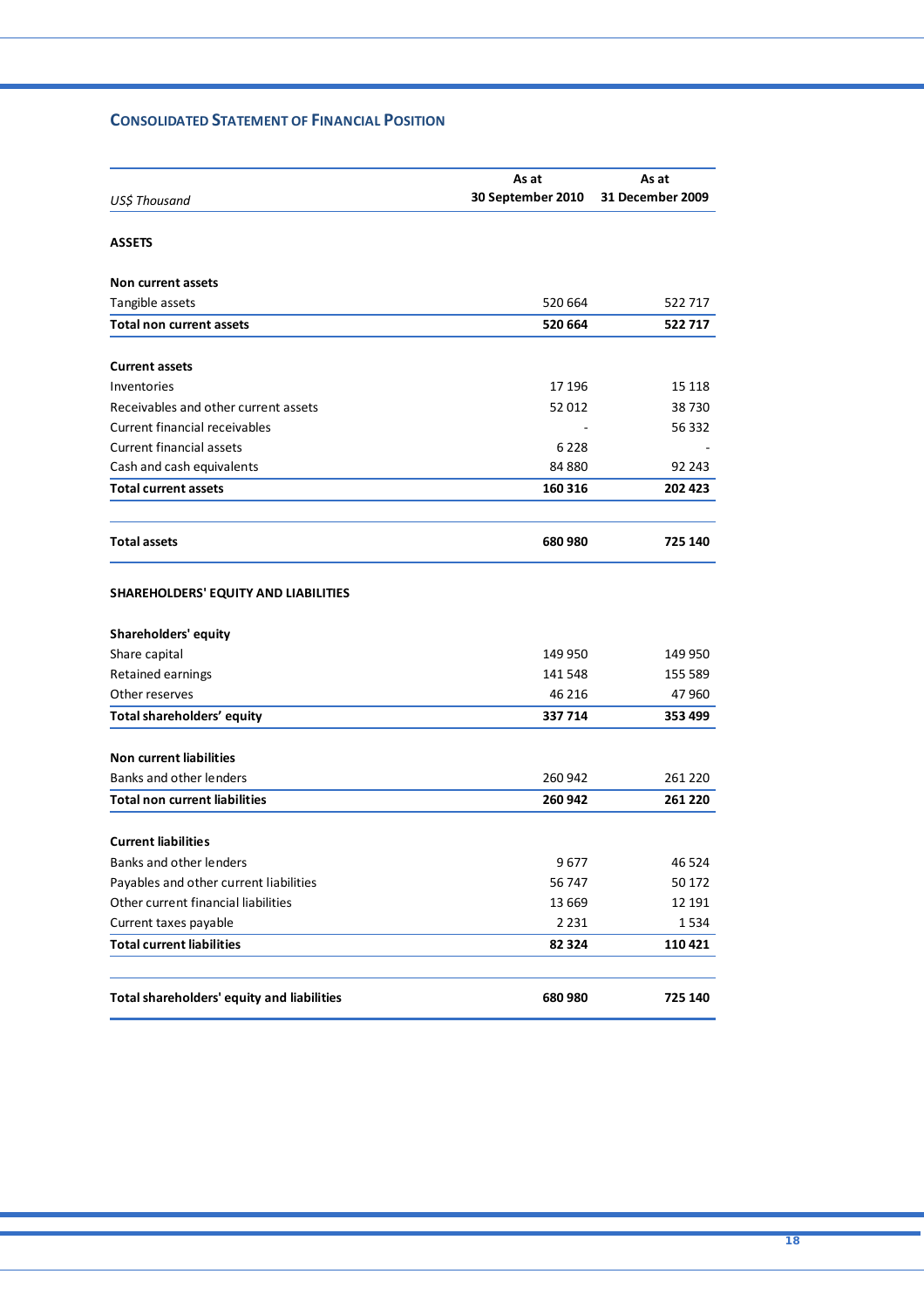## **CONSOLIDATED STATEMENT OF CASH FLOW**

| Q3<br>2010 | Q <sub>3</sub><br>2009 | US\$ Thousand                                                            | <b>9 MONTHS</b><br>2010 | <b>9 MONTHS</b><br>2009 |
|------------|------------------------|--------------------------------------------------------------------------|-------------------------|-------------------------|
| (5105)     | (11437)                | Profit / (loss) for the period                                           | (14041)                 | (4227)                  |
| 8 2 6 5    | 9493                   | Depreciation and amortisation                                            | 24 3 20                 | 27 120                  |
| 163        | 105                    | Current and deferred income tax                                          | 1338                    | 368                     |
| 2712       | 2 2 7 1                | Financial charges                                                        | 8 2 8 9                 | 4721                    |
| 3690       | 3719                   | Fair value gains on foreign currency retranslation                       | 6363                    | 716                     |
| (5)        | (18)                   | Other non-cash items                                                     | 1                       | (14)                    |
| 9720       | 4 1 3 3                | Cash flow from operating activities before changes in<br>working capital | 26 270                  | 28 684                  |
| 2 0 9 1    | (3343)                 | Movement in inventories                                                  | (2078)                  | (6589)                  |
| (3365)     | (2067)                 | Movement in amounts receivable                                           | (13 282)                | 1054                    |
| (1163)     | 4017                   | Movement in amounts payable                                              | 6575                    | 9990                    |
| (37)       | (7)                    | Taxes paid                                                               | (558)                   | (217)                   |
| (2953)     | (3114)                 | Interest paid                                                            | (8161)                  | (4764)                  |
| 4 2 9 3    | (381)                  | Net cash flow from operating activities                                  | 8766                    | 28 158                  |
| (10898)    | (26717)                | Acquisition of fixed assets                                              | (24791)                 | (57100)                 |
|            | 28 158                 | Disposal/cancellation of fixed assets                                    | 2522                    | 43 360                  |
| (10898)    | 1441                   | Net cash flow from investing activities                                  | (22269)                 | (13740)                 |
|            |                        |                                                                          |                         |                         |
| (110)      | 277                    | Other changes in shareholders' equity                                    | (266)                   | 254                     |
|            | (28127)                | Movement in other financial receivable                                   | 56 332                  | 60 087                  |
| (6228)     |                        | Movement in other financial assets                                       | (6 228)                 |                         |
|            |                        | Movement in other financial payable                                      | (12324)                 |                         |
|            |                        | 150 Treasury Shares                                                      |                         | 450                     |
| (2 212)    | (10 850)               | Bank loan repayments                                                     | (45772)                 | (32313)                 |
| 9560       | 19 844                 | Bank loan draw-downs                                                     | 14 340                  | 46 503                  |
|            |                        | Dividend paid                                                            |                         | (19 402)                |
| 1010       | (18706)                | Net cash flow from financing activities                                  | 6082                    | 55 579                  |
|            |                        |                                                                          |                         |                         |
| (5595)     | (17637)                | Change in cash balance                                                   | (7 421)                 | 69 997                  |
| (5595)     | (17637)                | Net increase/ (decrease) in cash and cash equivalents                    | (7421)                  | 69 997                  |
| 90 298     |                        | 129 116 Cash and cash equivalents at the beginning of the period         | 92 243                  | 41 482                  |
| 177        |                        | 507 Exchange gain (loss) on cash and cash equivalents                    | 58                      | 507                     |
| 84 880     | 111 986                | Cash and cash equivalents at the end of the period                       | 84 880                  | 111 986                 |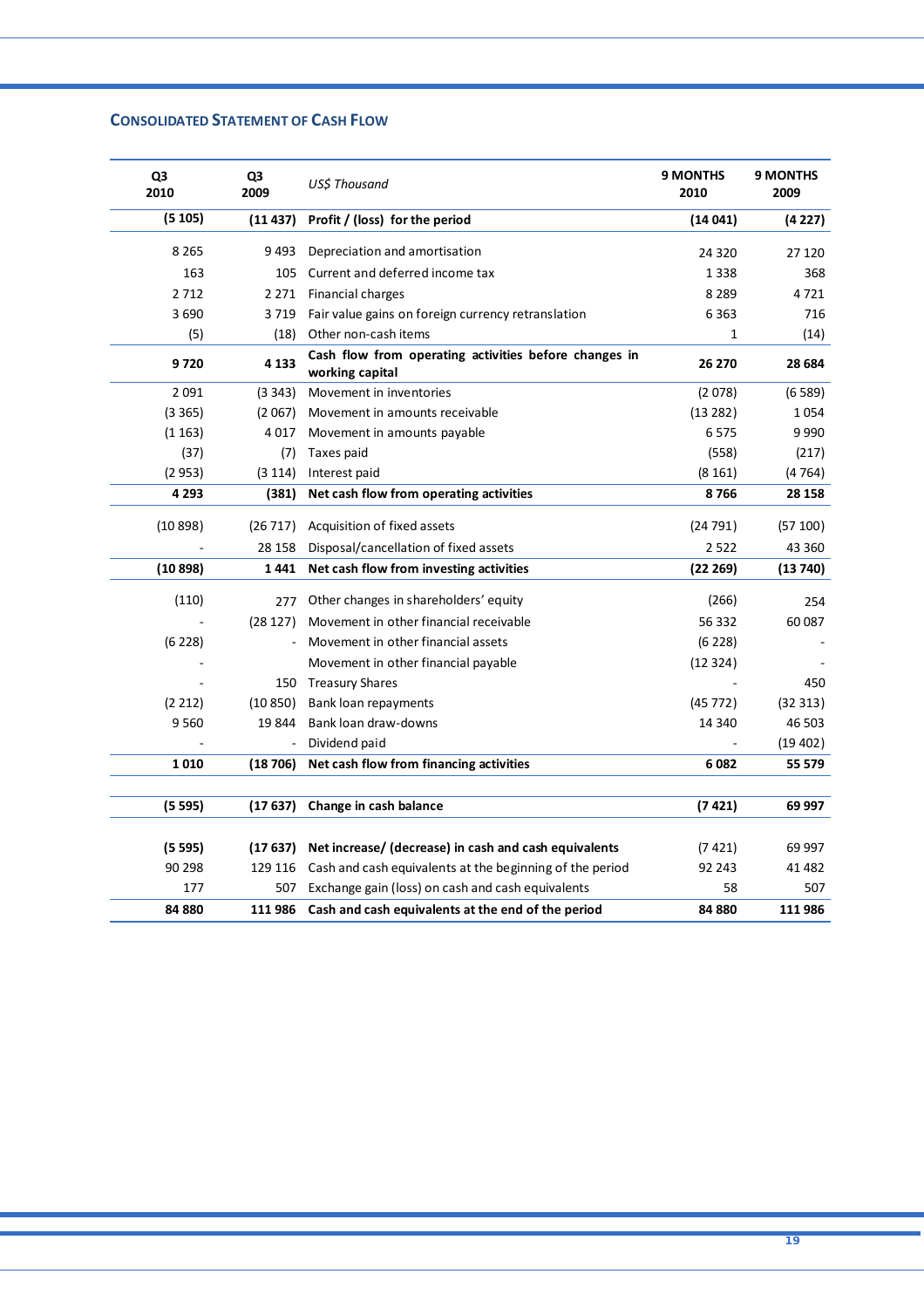## **STATEMENT OF CHANGES IN CONSOLIDATED SHAREHOLDERS' EQUITY**

|                                 | <b>Share</b> | Retained | <b>Other Reserves</b> |                    | Total   |
|---------------------------------|--------------|----------|-----------------------|--------------------|---------|
| <b>USS Thousand</b>             | capital      | earnings | Other                 | Cash-Flow<br>hedge |         |
| Balance as at 1 January 2010    | 149 950      | 155 589  | 60 150                | (12190)            | 353 499 |
| Dividend paid                   | ٠            |          |                       |                    |         |
| Other changes                   | ٠            | -        | (266)                 |                    | (266)   |
| Total comprehensive income      | -            | (14041)  |                       | (1478)             | (15519) |
| Balance as at 30 September 2010 | 149 950      | 141 548  | (59885)               | (13668)            | 337 714 |

|                                       | <b>Share</b>                 | <b>Retained</b> | <b>Other Reserves</b> |                    | Total    |
|---------------------------------------|------------------------------|-----------------|-----------------------|--------------------|----------|
| US\$ Thousand                         | capital                      | earnings        | <b>Other</b>          | Cash-Flow<br>hedge |          |
| Balance as at 1 January 2009          | 149 950                      | 195 661         | 58773                 | (16545)            | 387839   |
| Prior year adjustments                |                              | (7408)          |                       |                    | (7 408)  |
| Restated balance as at 1 January 2009 | 149 950                      | 188 253         | 58773                 | (16545)            | 380 431  |
| Changes in equity in nine months 2009 |                              |                 |                       |                    |          |
| Dividend paid                         |                              | (19 402)        |                       |                    | (19 402) |
| Other changes                         | $\qquad \qquad \blacksquare$ |                 | 1 2 7 9               |                    | 1 2 7 9  |
| <b>Treasury Shares</b>                |                              | -               |                       |                    |          |
| Total comprehensive income            |                              | (4227)          |                       | 3 3 3 9            | (888)    |
| Balance as at 30 September 2009       | 149 950                      | 164 624         | 60 052                | (13 206)           | 361 420  |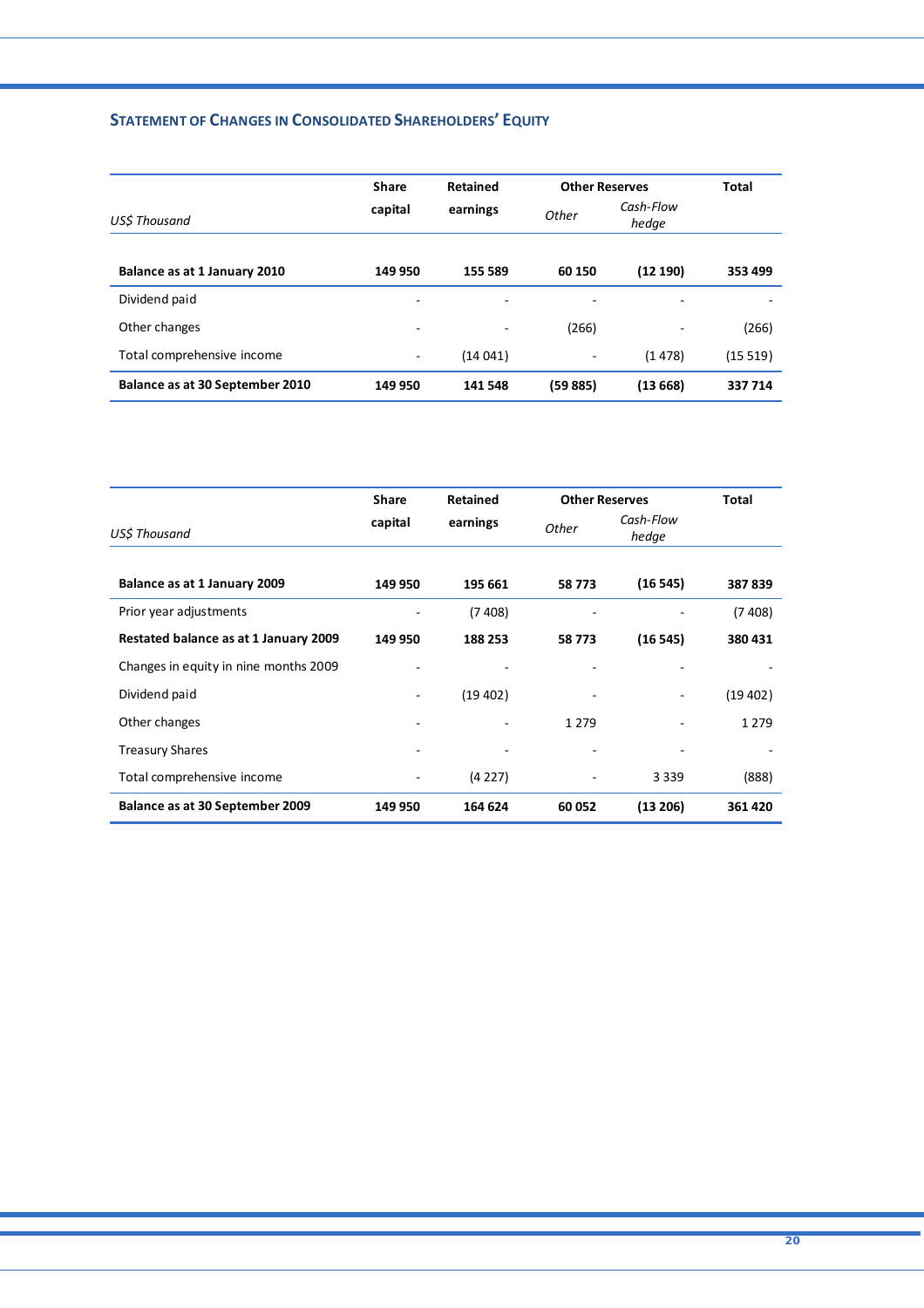## **NOTES**

The financial statements have been prepared in accordance with provisions of Art. 5 of the Luxembourg Law dated 11 January 2008, which transposed Directive 2004/109/EC of the European Parliament and of Council of 15 December 2004 in the harmonization of transparency requirements in relation to information about issuers whose securities are admitted to trading on a regulated market.

The d'Amico International Shipping Group has adopted International Financial Reporting Standards (IFRS – International Financial Reporting Standards and IAS – International Accounting Standards) as issued by the 'IASB' (International Accounting Standards Board) and endorsed by the European Union. The designation 'IFRS' also includes all 'IAS', as well as all interpretations of the International Financial Reporting Interpretations Committee 'IFRIC', formerly the Standing Interpretations Committee 'SIC'.

This report has been prepared in accordance with IAS 34 – *Interim Financial Reporting* applying the same accounting principles and policies used in the preparation of the consolidated financial statements at 31 December 2009 with particular regard to material changes in respect of these statements.

The d'Amico International Shipping Group has adequate resources to continue in operational existence for the foreseeable future; accordingly, the financial statements have been prepared on a going concern basis.

The financial statements are expressed in U.S. Dollars, being the functional currency of the Company and its principal subsidiaries.

#### **1. ACCOUNTING POLICIES**

The financial statements present the results of the parent company, d'Amico International Shipping SA, and its subsidiaries for the period ended 30 September 2010. The accounting policies have been consistently applied.

The Company – according to the provisions of article 36, paragraph 1, letter b) and c) and paragraph 2, of the Consob Regulation in force, implementing the provisions on Markets although the above provisions are not applicable to the Company – obtained from its controlled subsidiaries established and regulated under the law of non‐European Union countries, both the relevant articles of association and the composition and powers of their controlling bodies, to be considered relevant as per the Consob Regulation in force implementing the provisions on Issuers. Moreover, the Company duly assessed that the above mentioned companies have adopted an internal audit system which is adequate for the regular submission to the management and to the Company's auditors of the economic and financial data necessary for the compilation its consolidated financial statements and the performance of the interim and annual audit of its accounts.

#### **BASIS OF CONSOLIDATION**

The financial statements present the consolidated results of the parent company, d'Amico International Shipping SA, and its subsidiaries for the period ended 30 September 2010.

#### **CRITICAL ACCOUNTING JUDGMENTS AND KEY ESTIMATES**

The preparation of the financial statements requires Management to make accounting estimates and in some cases assumptions in the application of accounting principles. The Directors' decisions are based on historical experience as well as on expectations associated with the realisation of future events, considered reasonable under the circumstances. Critical accounting estimates and judgments are exercised in all areas of the business.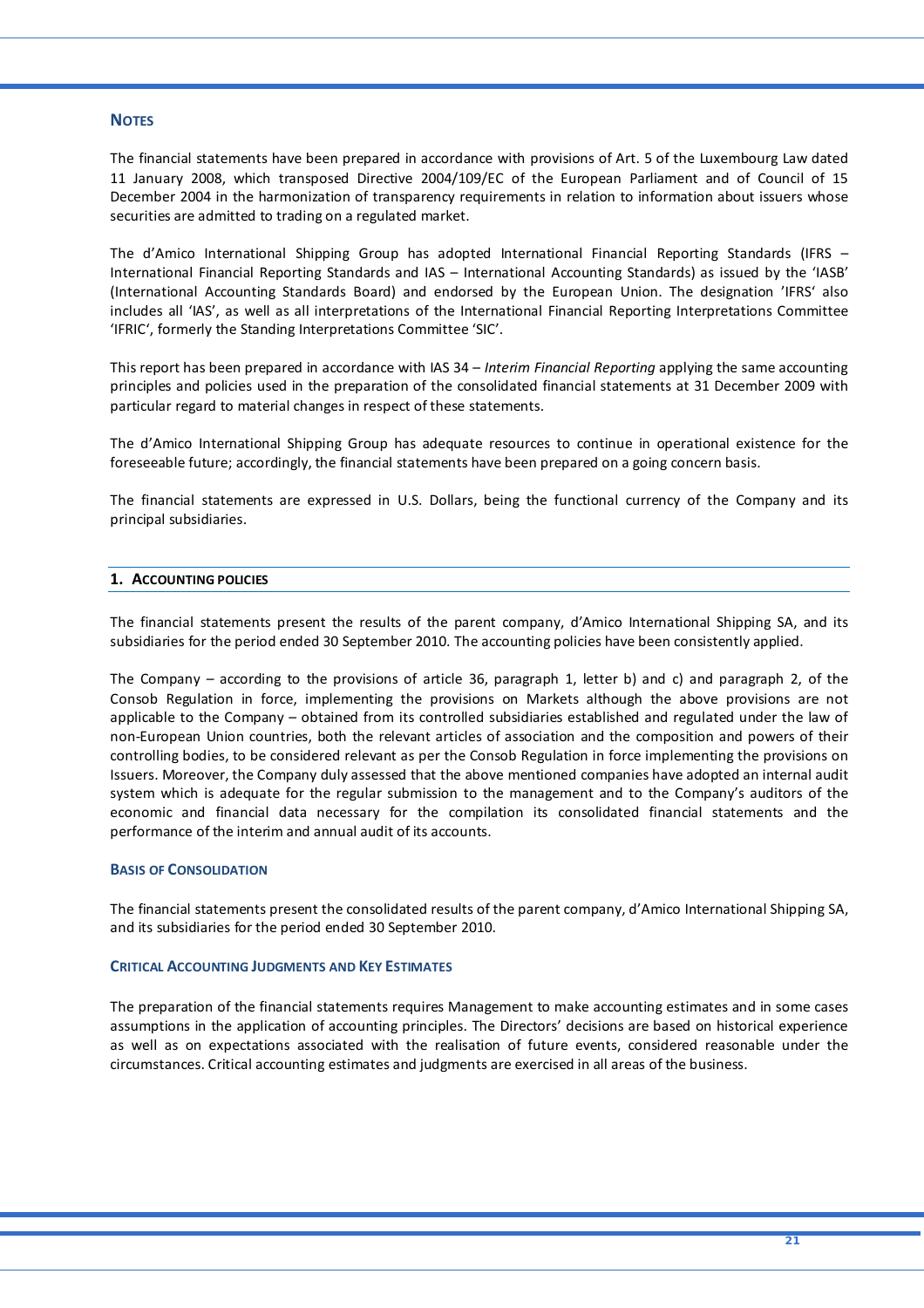#### **SEGMENT INFORMATION**

d'Amico International Shipping only operates in one business segment: Product Tankers. With reference to geographical area, the Group only has one geographical segment, considering the global market as a whole, and the fact that individual vessels deployment is not limited to a specific area of the world. As a result, no geographical segment information is presented.

#### **ACCOUNTING PRINCIPLES**

There are no new International Financial Reporting Standards or IFRICs applicable to this quarterly financial report, with respect to those applied for 31 December 2009 year end.

| 2. COMMITMENTS AND CONTINGENCIES |  |
|----------------------------------|--|
|                                  |  |

#### **CAPITAL COMMITMENTS**

As at 30 September 2010, the Group's total capital commitments amounted to US\$ 99.8 million, of which payments over the next 12 months amounted to US\$ 62.4 million.

| US\$ Million          | As at 30 June 2010 | As at 31 December 2009 |
|-----------------------|--------------------|------------------------|
| Within one year       | 62.4               | 79.1                   |
| Between $1 - 3$ years | 37.4               | 49.2                   |
| Between $3 - 5$ years |                    |                        |
| More than 5 years     | ٠                  | -                      |
| Total                 | 99.8               | 128.3                  |

Capital commitments relate to the payments of US\$ 43.7 million, DIS share, for four Hyundai‐Mipo dockyard 46,000 dwt Product/chemical tanker vessels bought by GLENDA International Shipping Ltd. and payments of US\$ 56.2 million relating to the two Hyundai‐Mipo dockyard 52,000 dwt Product/chemical tanker vessels initially bought by GLENDA International Shipping and then transferred to d'Amico Tankers Limited in March this year.

On behalf of the Board

Paolo d'Amico Marco Fiori

Chairman Chief Executive Officer

The manager responsible for preparing the company's financial reports, Alberto Mussini, in his capacity of Chief Financial Officer of the Company, declares that the accounting information contained in this document corresponds to the results documented in the books, accounting and other records of the Company.

Alberto Mussini Chief Financial Officer